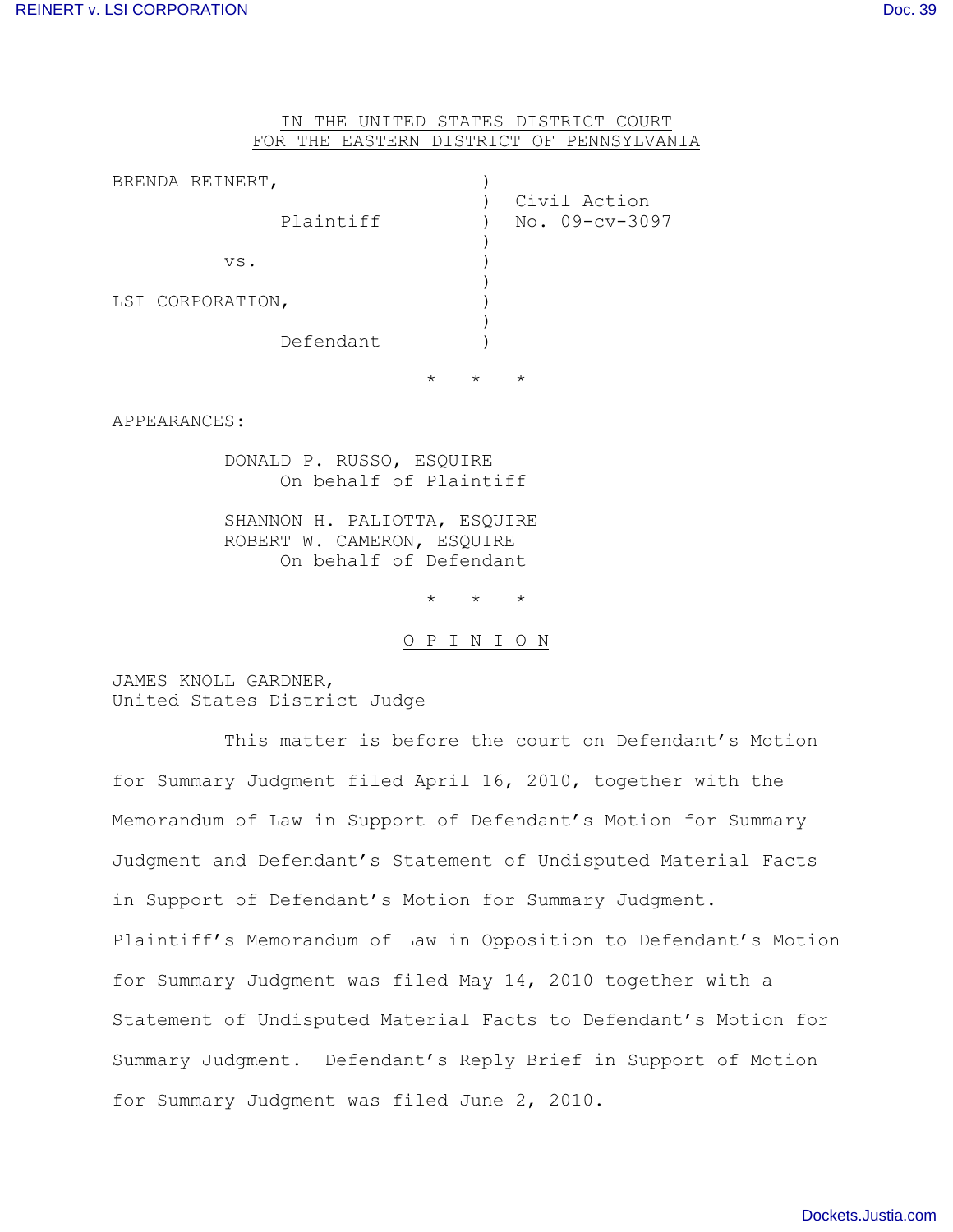For the following reasons, I grant Defendant's Motion for Summary Judgment in part, I dismiss it in part as moot, and enter judgment in favor of defendants and against plaintiff. Specifically, I conclude that there are no genuine issues of material fact that would preclude summary judgment in defendant's favor on plaintiff's claim pursuant to Section 510 of the Employee Retirement Income Security Act of 1974 ("ERISA"), 29 U.S.C. § 1140. To the extent defendant seeks summary judgment on any claim under Section 502 of ERISA, 29 U.S.C. § 1132, I dismiss the motion as moot because I conclude plaintiff is not pursuing such a claim.

#### JURISDICTION

Jurisdiction in this case is based upon federal question jurisdiction pursuant to 28 U.S.C. § 1331.

#### VENUE

Venue is proper pursuant to 28 U.S.C. § 1391(b) because the events giving rise to plaintiff's claims allegedly occurred in the City of Allentown, Lehigh County, Pennsylvania, which is located within this judicial district.

### PROCEDURAL HISTORY

Plaintiff Brenda Reinert initiated this action on June 10, 2009 by filing a one-count civil Complaint against her former employer, defendant LSI Corporation, in the Court of Common Pleas of Northampton County, Pennsylvania. Defendant

 $-2-$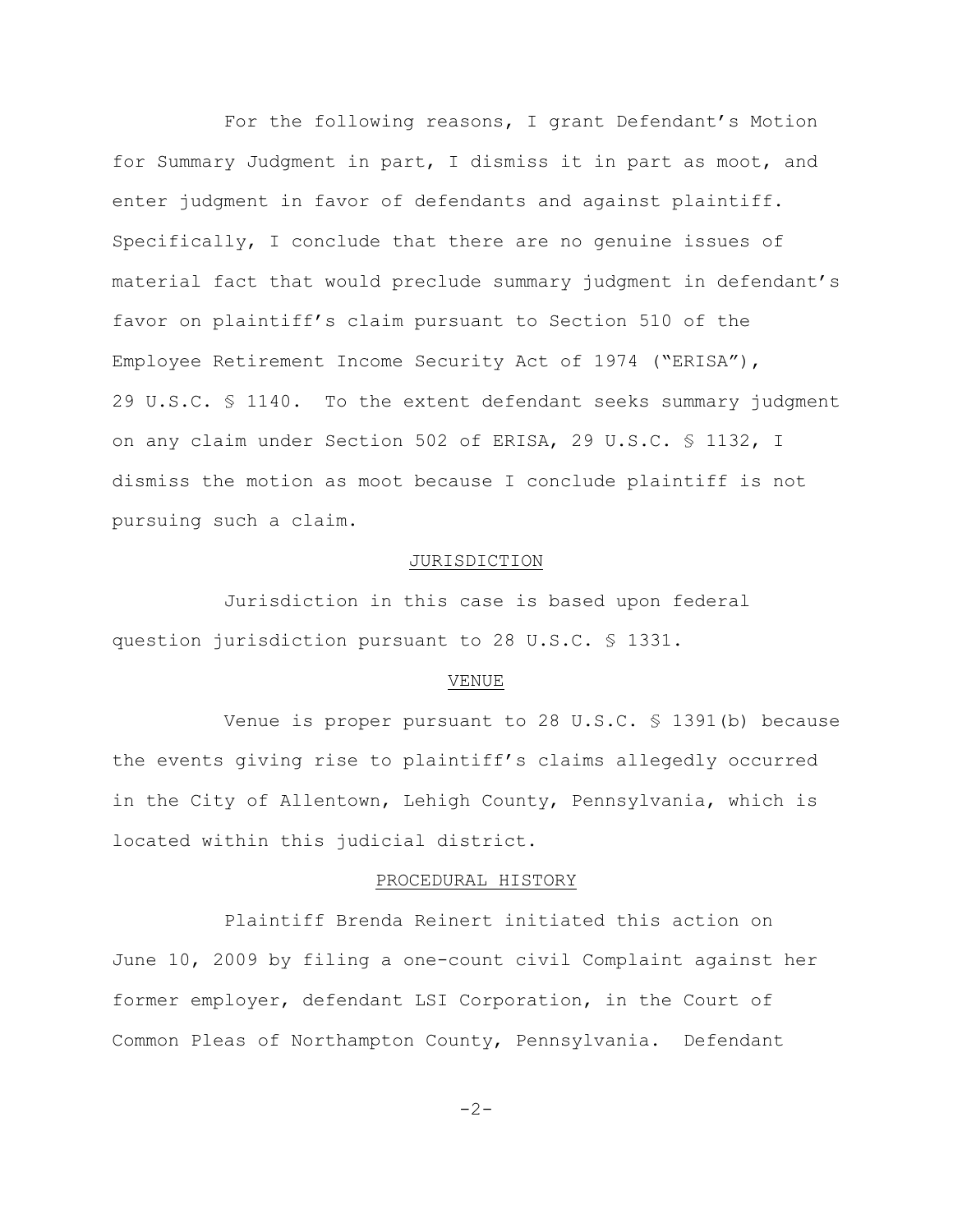removed the matter to this court by Notice of Removal filed July 13, 2009.

The Complaint alleges one claim under Section 510 of ERISA. The claim arises from an October 24, 2007 asset sale by which Infineon Technologies AG ("Infineon") purchased the Mobility Products Group ("MPG") assets from defendant LSI Corporation. The gravamen of plaintiff's claim is that, in conjunction with the sale of MPG to Infineon, LSI wrongfully denied her pension benefits.

### STANDARD OF REVIEW

In considering a motion for summary judgment, the court must determine whether "the pleadings, depositions, answers to interrogatories, and admissions on file, together with the affidavits, if any, show that there is no genuine issue of material fact and that the moving party is entitled to judgment as a matter of law." Fed.R.Civ.P. 56(c). See also Anderson v. Liberty Lobby, Inc., 477 U.S. 242, 247, 106 S.Ct. 2505, 2509-2510, 91 L.Ed.2d 202, 211 (1986); Federal Home Loan Mortgage Corporation v. Scottsdale Insurance Company, 316 F.3d 431, 443 (3d Cir. 2003). Only facts that may affect the outcome of a case are "material". Moreover, all reasonable inferences from the record are drawn in favor of the non-movant. Anderson, 477 U.S. at 255, 106 S.Ct. at 2513, 91 L.Ed.2d at 216.

 $-3-$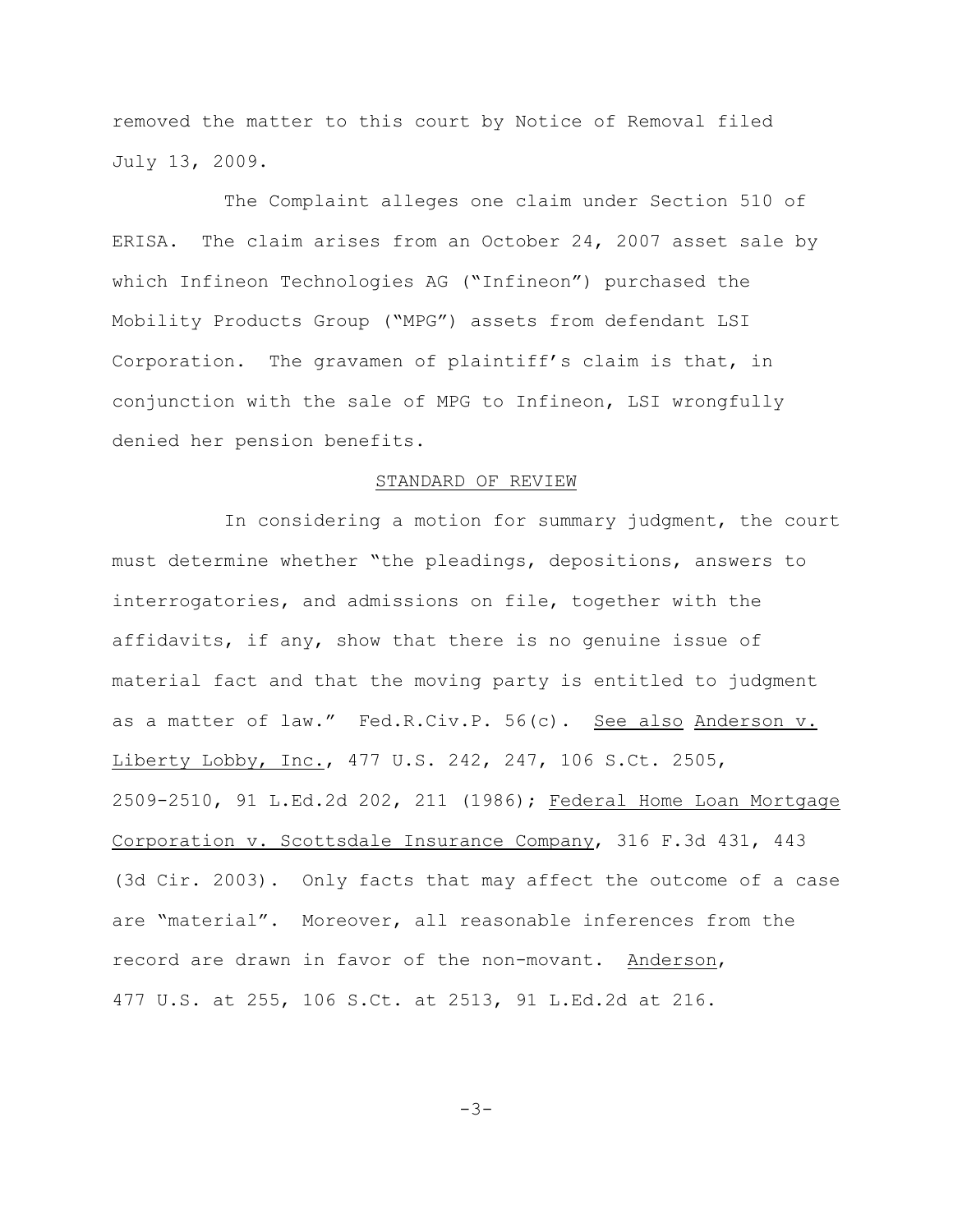Although the movant has the initial burden of demonstrating the absence of genuine issues of material fact, the non-movant must then establish the existence of each element on which it bears the burden of proof. See Watson v. Eastman Kodak Company, 235 F.3d 851, 857-858 (3d Cir. 2000). Plaintiffs cannot avert summary judgment with speculation or by resting on the allegations in their pleadings, but rather they must present competent evidence from which a jury could reasonably find in their favor. Ridgewood Board of Education v. N.E. for M.E., 172 F.3d 238, 252 (3d Cir. 1999); Woods v. Bentsen, 889 F.Supp. 179, 184 (E.D.Pa. 1995).

## FACTS

Based upon the pleadings, record papers, exhibits, and the uncontested concise statement of facts contained within defendant's motion for summary judgment and accompanying brief, the pertinent facts for purposes of the motion for summary judgment are as follows.<sup>1</sup>

(Footnote 1 continued):

By my Rule 16 Status Conference Order dated October 16, 2009, any <sup>1</sup> party filing a motion for summary judgment was required to file a brief, together with "a separate short concise statement, in numbered paragraphs, of the material facts about which the moving party contends there is no genuine dispute." The concise statement of facts was required to be supported by citations to the record and, where practicable, relevant portions of the record were to be attached.

In addition, my Order provided that any party opposing a motion for summary judgment was required to file a brief in opposition to the motion and "a separate short concise statement, responding in numbered paragraphs to the moving party's statement of the material facts about which the opposing party contends there is a genuine dispute, with specific citations to the record, and, where practicable, attach copies of the relevant portions of the record."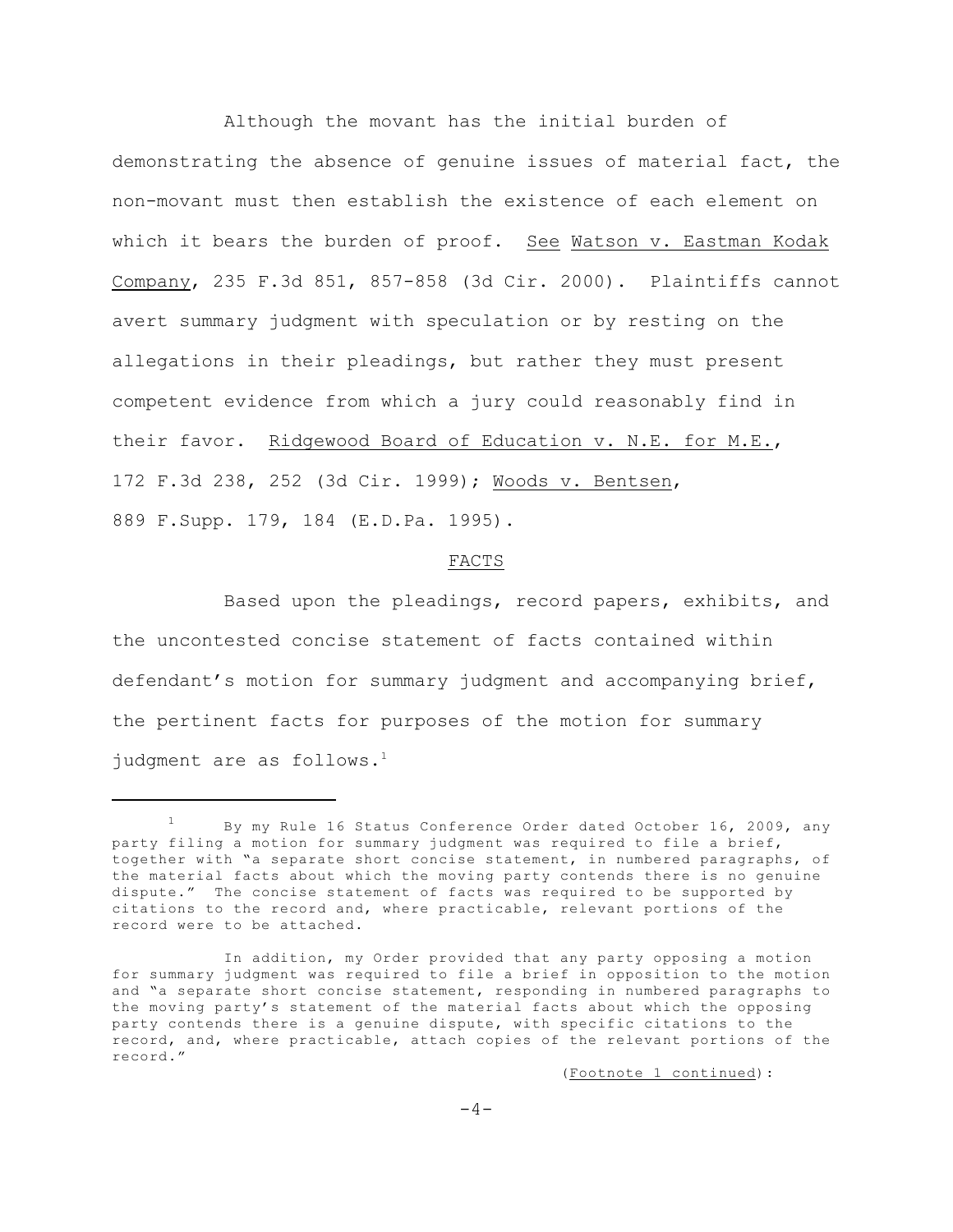(Continuation of footnote 1):

Moreover, my Order provided that if the moving party failed to provide a concise statement, the motion may be denied on that basis alone. With regard to the opposing party, my Order provided: "All factual assertions set forth in the moving party's statement shall be deemed admitted unless specifically denied by the opposing party in the manner set forth [by the court]."

In this case, defendant filed a concise statement of facts in support of its motion. Although plaintiff filed a response in opposition, together with her own statement of undisputed facts, she did not file a responsive concise statement of undisputed facts with citation to the record as required by my Order. Thus, plaintiff has not specifically denied any of the facts set forth in defendant's concise statement as required by my Rule 16 Status Conference Order.

The requirement for a concise statement and a responsive concise statement is consistent with the requirement of Rule 56 of the Federal Rules of Civil Procedure that the moving party provide proof that there are no genuine issues of material fact which would prevent him from being entitled to judgment as a matter of law. Moreover, in response, the non-moving party (in this case plaintiff) may not rest on her pleadings, but must come forward with competent evidence that demonstrates a genuine issue of material fact. Ridgewood, supra.

In addition, Rule 83(b) of the Federal Rules of Civil Procedure provides:

A judge may regulate practice in any manner consistent with federal law, rules adopted under 28 U.S.C. §§ 2072 and 2075, and local rules of the district. No sanction or other disadvantage may be imposed for noncompliance with any requirement not in federal law, federal rules, or local district rules unless the alleged violator has been furnished in the particular case with actual notice of the requirement.

Thus, even if my requirement for a separate concise statement were not consistent with Rule 56, my October 16, 2009 Rule 16 Status Conference Order gave plaintiff actual notice of my requirement, and plaintiff clearly failed to comply with it. See Kelvin Cryosystems, Inc. v. Lightnin, 2004 U.S.Dist.LEXIS 23298, at \*4 (E.D.Pa. Nov. 15, 2004)(Gardner, J.).

Moreover, plaintiff's counsel, Donald P. Russo, Esquire, has been advised of my policy in prior cases before me. E.g., Higgins v. Hospital Central Services, Inc., 2004 U.S.Dist.LEXIS 24907, at \*4-5 (E.D.Pa. Dec. 9, 2004) (Gardner, J.), in which factual assertions set forth by defendant were deemed admitted true for plaintiff's failure to respond to defendant's statement of undisputed facts.

Accordingly, although I do not grant defendant's motion as unopposed, see E.D.Pa.R.Civ.P. 7.1(c), I deem admitted all facts contained in Defendant's Statement of Undisputed Material Facts in Support of Defendant's Motion for Summary Judgment filed April 16, 2010 for purposes of the within

(Footnote 1 continued):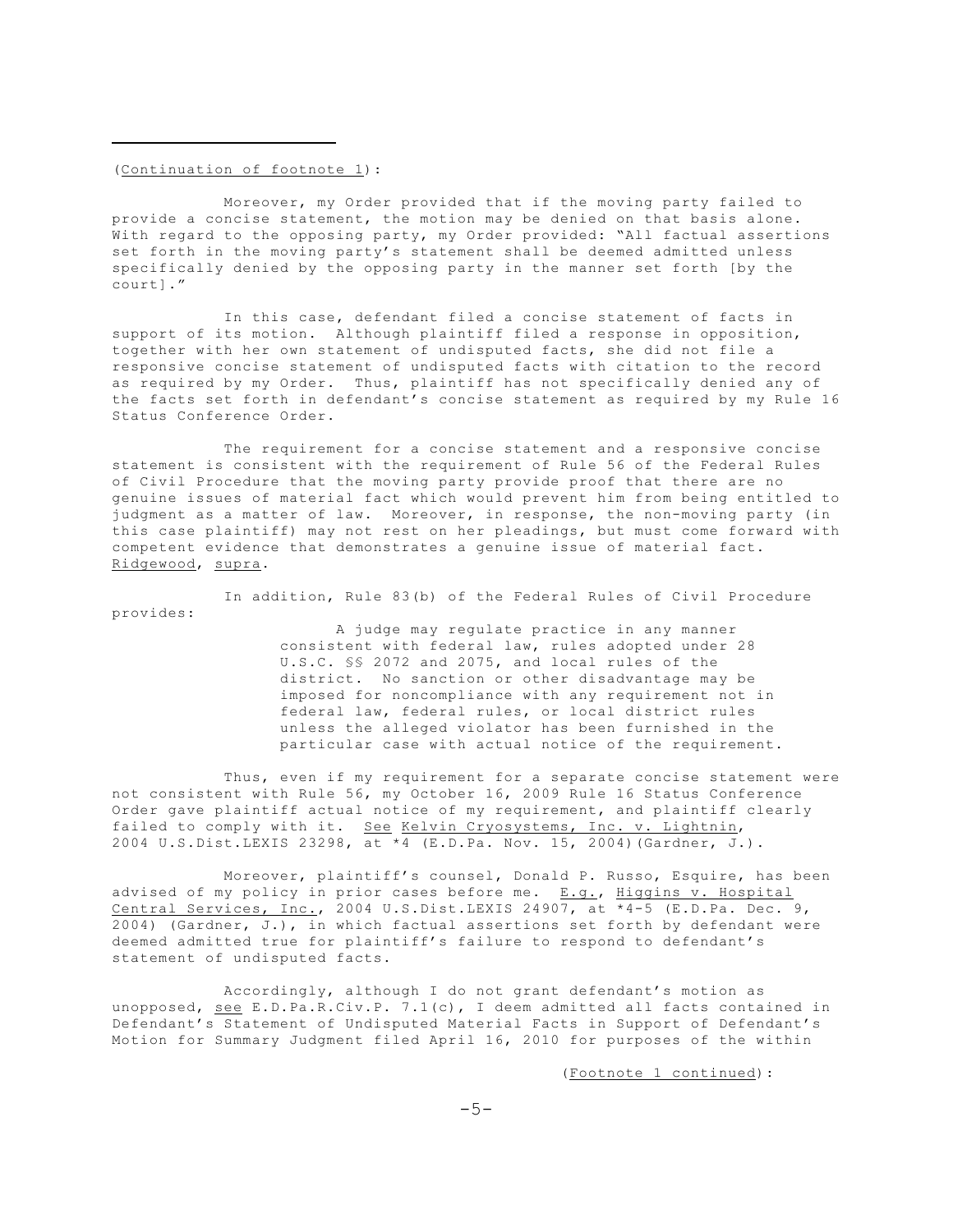## *Parties*

Defendant LSI is a publicly traded corporation which is a leading provider of innovative silicon, systems and software technologies. Plaintiff Reinert worked for LSI and its predecessors, Agere Systems Inc., Lucent Technologies, AT&T and Western Electric, from July 11, 1983 until her employment was terminated effective October 24, 2007. Plaintiff's last position with LSI was as a program manager in the MPG. While it was part of LSI, MPG was responsible for the development of microchips that went into cellular telephones and satellite radios.

# *Sale of MPG to Infineon*

In 2007, LSI identified MPG as a business unit that was no longer core to LSI's business. On August 20, 2007, LSI publicly announced that it had signed a definitive agreement to sell its MPG business to Infineon. That same date, LSI entered an Asset Purchase Agreement ("Agreement") with Infineon.

Pursuant to the Agreement, LSI and Infineon agreed to transfer all MPG employees to Infineon on the day following the date of the closing of the sale. LSI also agreed that, for a one-year period, it would not solicit the employment of, or hire,

## (Continuation of footnote 1):

motion only. However, I also note that a review of plaintiff's Statement of Undisputed Material Facts to Defendant's Motion for Summary Judgment, which statement was filed May 14, 2010 together with plaintiff's response in opposition to defendant's motion, reveals that no genuine issues of material fact exist which would preclude summary judgment in favor of defendant.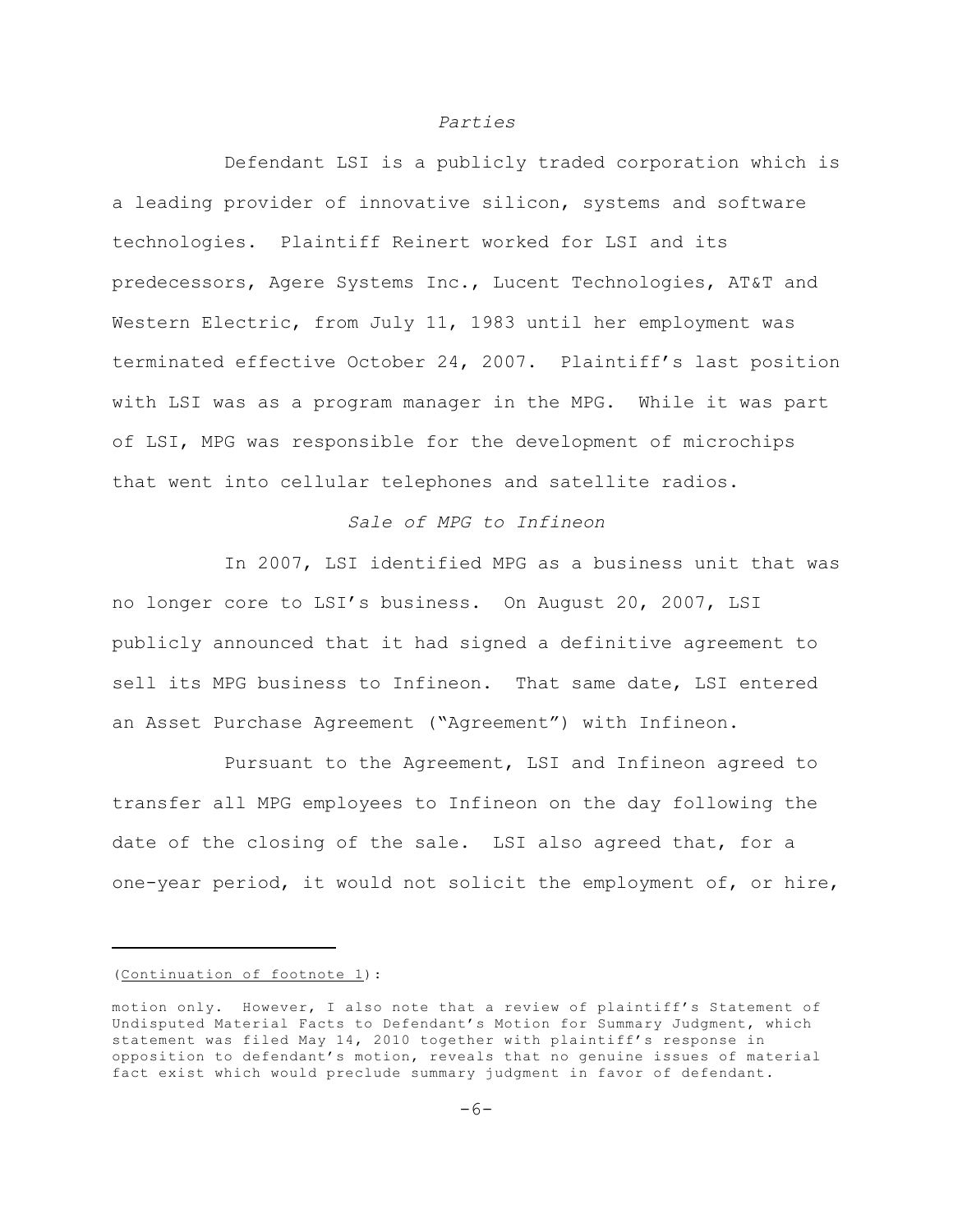any of the MPG employees transferred to Infineon. LSI further agreed that from August 20, 2007 through the closing date, it would not permit MPG employees to transfer to other positions within LSI. The transfer of all MPG employees to Infineon was a material and crucial component of the transaction because the real value in selling MPG was in the employees.

On August 20, 2007, LSI announced to its employees that MPG would be sold to Infineon and that all MPG employees would be transferred to Infineon at the time of the closing. LSI also informed the MPG employees that they were not permitted to apply for other positions within LSI instead of transferring to Infineon. Plaintiff Reinert became aware, in August 2007, of LSI's intention to sell MPG to Infineon, and she knew that the sale was forecasted to close in October 2007. She also knew that she could not transfer to any other position within LSI in order to remain an LSI employee after the closing date, and she knew that she would stop accruing pension service credit once her employment with LSI was terminated.

The sale closed on October 24, 2007. At that time, there were approximately 600 employees in MPG, including plaintiff. All of those employees, including plaintiff, were terminated from LSI effective October 24, 2007. On October 25, 2007, in accordance with the Agreement, all of the former MPG employees became Infineon employees. Plaintiff admitted at her

```
-7-
```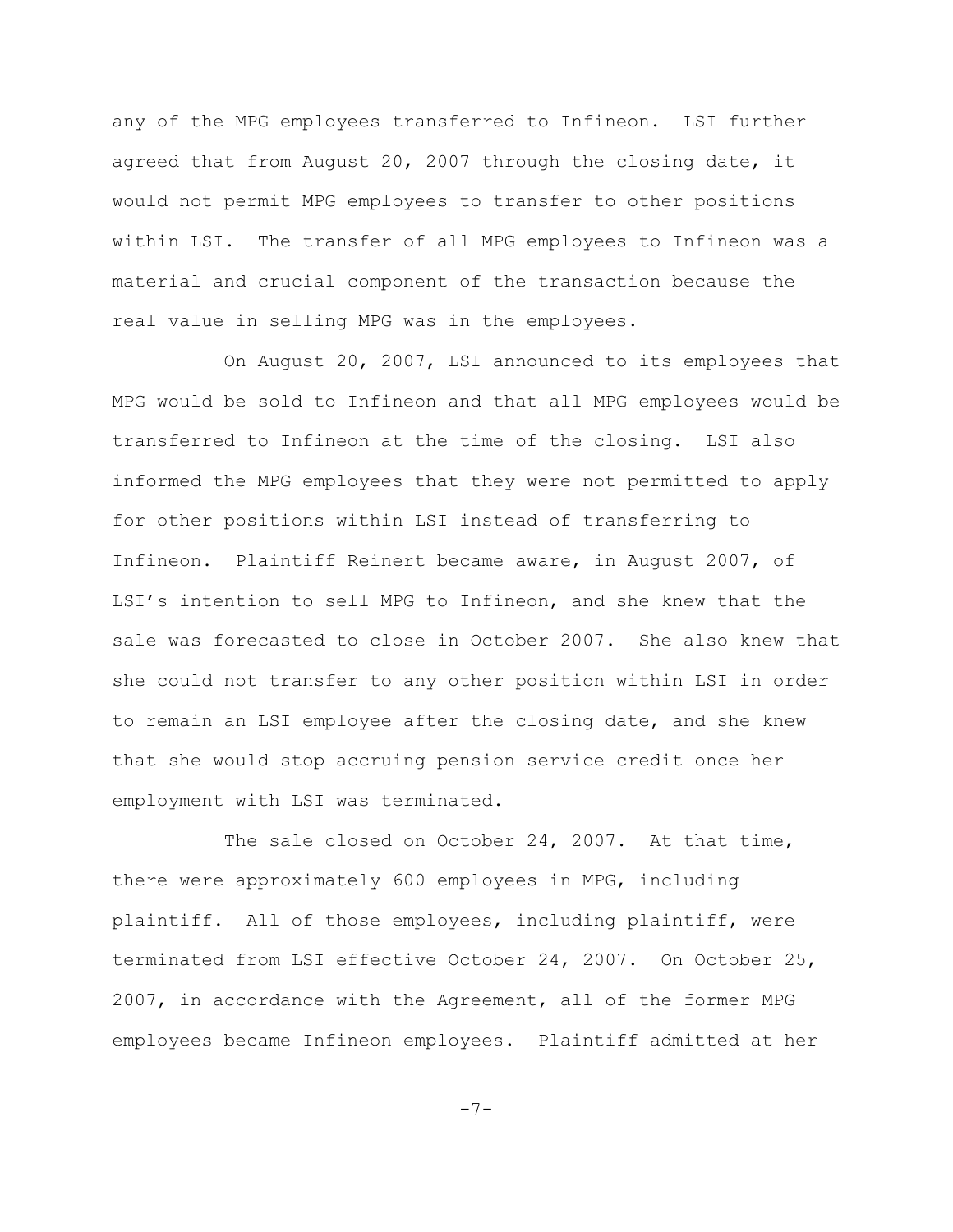deposition that her employment with LSI was not terminated for any reason other than the sale of the MPG business.

*Agere Systems Inc. Pension Plan*

While employed by LSI, plaintiff was a "Participant" in the Agere Systems Inc. Pension Plan ("Plan"). Under the Plan, "Participant" is defined as

> any Employee who is employed by a Participating Company who meets the eligibility criteria of Section 4.1(a) with respect to the Service Based Formula or the eligibility criteria of Section 4.1(b) with respect to the Account Balance Program, who is accruing or entitled to a pension benefit under either the Service Based Formula or the Account Balance Program.<sup>2</sup>

Pursuant to the terms of the Plan, plaintiff's employment with Western Electric, AT&T, Lucent, Agere, and LSI counted as service for the purpose of calculating her pension under the Plan. Infineon was not a "Participating Company" under the Plan.

The Plan provides that each Participant who terminates employment, has reached the age of 50, and whose term of employment is 15 years or greater shall be eligible to receive an immediate service pension. It also allows Participants who are within one year of the age requirement and/or term-of-employment requirement for pension eligibility to take a Transition Leave of

Plan, section 2.42. Relevant portions of the Plan are attached to Exhibit A (Deposition of Brenda L. Reinert dated December 2, 2009 ("Reinert deposition")) and Exhibit C (Affidavit of Paul Bento), both of which are attached to Defendant's Motion for Summary Judgment.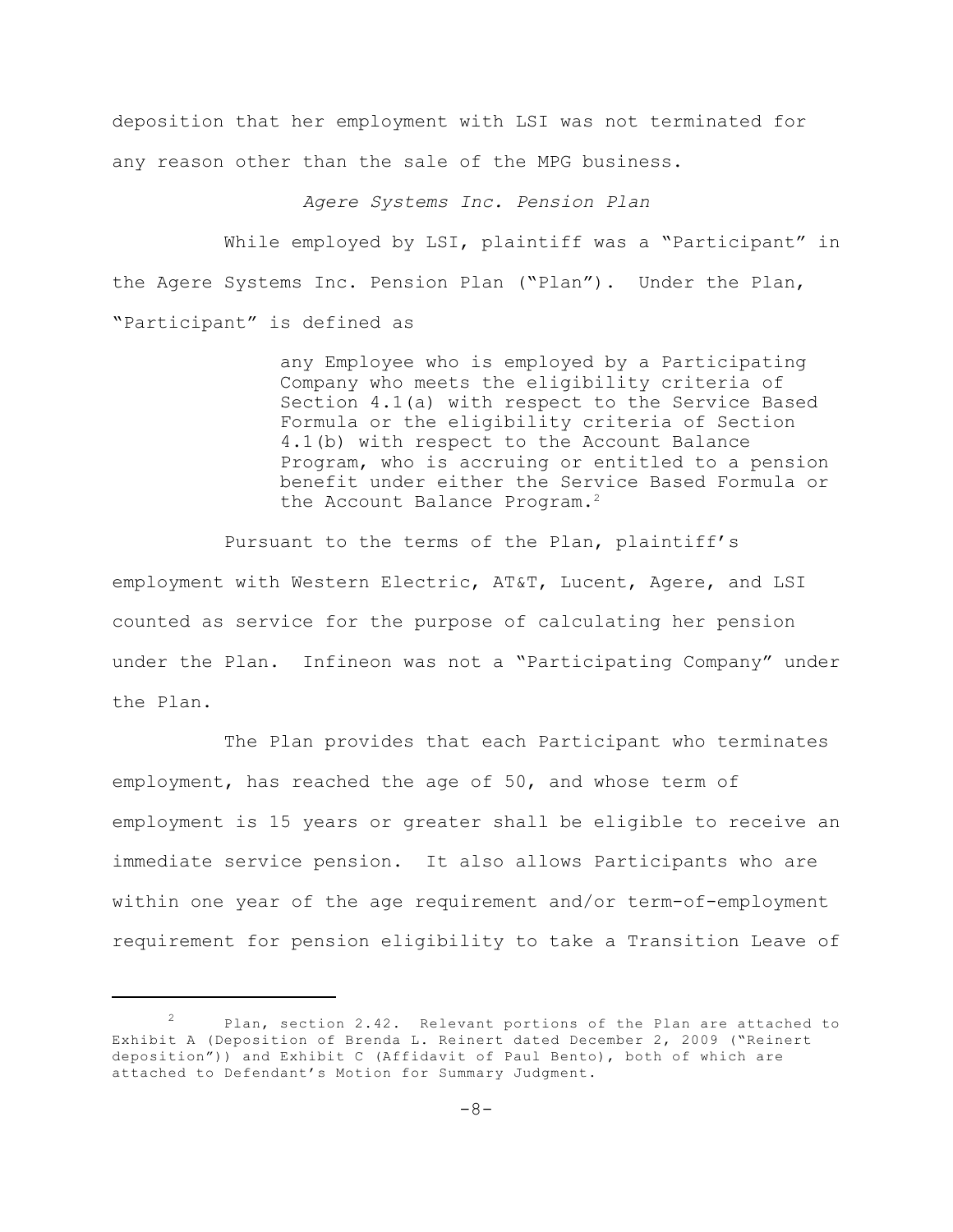Absence ("TLA") beginning on the day following their separation date pursuant to a sale to a non-Agere entity. The TLA must end within one year after the date of sale, or upon attainment of the minimum age and/or term-of-employment requirements, at which time the Participant would be eligible to receive an immediate service pension.

As of the October 24, 2007 termination of her employment with LSI, plaintiff Reinert was 48 years and 11 months old, and was five days shy of her 49th birthday. She requested that LSI allow her to remain employed by LSI until her 49th birthday on October 29, 2007. There were other MPG employees who were close to reaching their 49th birthdays as of the October 24, 2007 closing date. Those employees, like plaintiff, were transferred to Infineon and stopped accruing pension service credit under the Plan upon the closing date.

LSI treated all MPG employees the same for pension and all other purposes. Plaintiff was not aware of any MPG employee who failed to reach the age of 49 before October 24, 2007 and who was allowed to remain employed with LSI after the closing date in order to qualify for a TLA.

Under the Plan, plaintiff elected to receive a lump sum payment of the present value of her pension at the time her employment with LSI was terminated. By virtue of this election, plaintiff received a gross distribution under the Plan in the

 $-9-$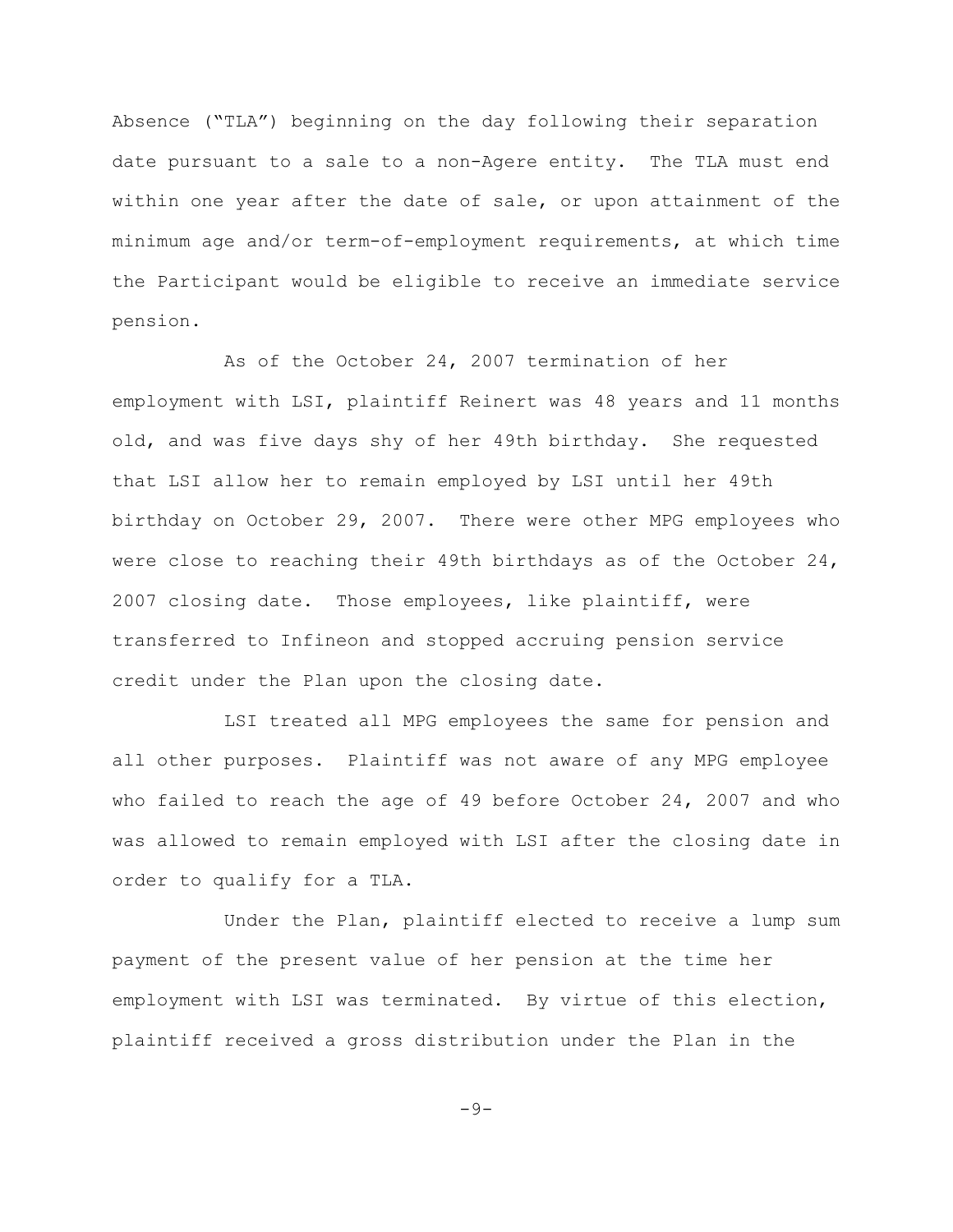amount of \$166,730.04, which she chose to roll over into an individual retirement account.

#### *Agere Force Management Program*

Pursuant to the Agere Force Management Program ("FMP"), some employees who were placed "at risk" for a reduction in force were provided 60 days, with no work responsibilities, to remain on Agere's payroll. Those 60 days provided an opportunity for those employees to find other employment within Agere. If "at risk" employees were unable to find employment, they would be eligible to receive separation benefits pursuant to the terms of the FMP.

By its express terms, the FMP did not apply to employees whose employment was terminated pursuant to the sale of a business and who were offered employment by the purchasing entity. All MPG employees were offered employment with Infineon pursuant to the Agreement. Plaintiff admitted at her deposition that she was offered employment by Infineon and that, pursuant to the FMP, she was not eligible for FMP benefits.

To the extent plaintiff alleges that there may have been MPG employees who were afforded benefits under FMP, plaintiff does not know the names of any such employees or the circumstances surrounding the alleged termination of those employees. She admitted at her deposition that she has no evidence that those individuals actually received FMP benefits,

 $-10-$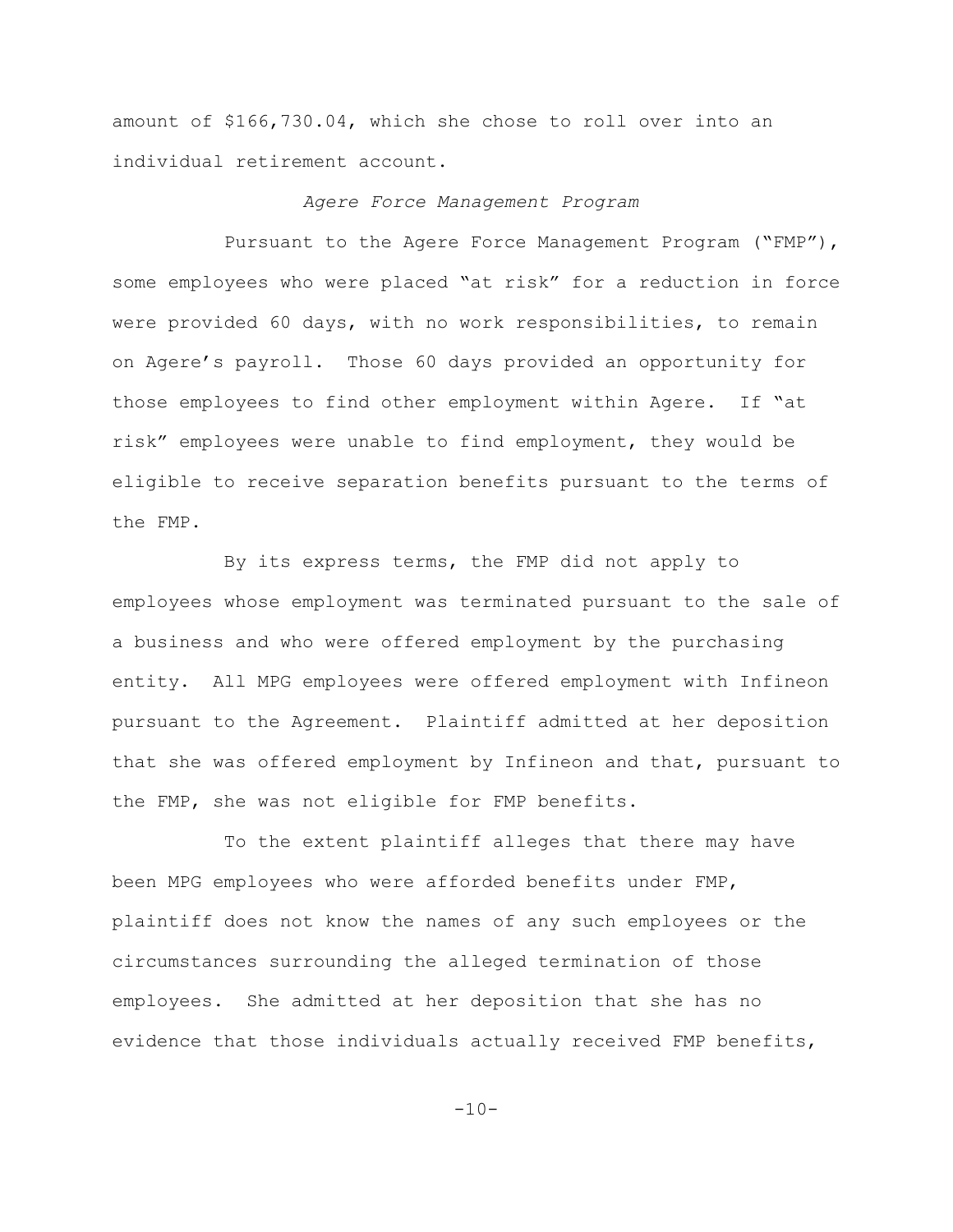and does not know the effect of termination of their employment on their pension status.

### *Plaintiff's Employment with Infineon*

Plaintiff was employed by Infineon from October 25, 2007 through August 20, 2008. During that time, she was compensated by, and received benefits solely from, Infineon. When her employment with Infineon was terminated in August 2008, Infineon provided plaintiff with severance benefits. In connection with her request for receipt of unemployment compensation benefits, plaintiff represented to the Allentown UC Service Center that Infineon was her employer from October 25, 2007 through August 20, 2008. She also represented that Infineon set her work hours, pay, and salary, and that after October 24, 2007, she had no employee or contractor relationship with LSI.

As part of her job functions with Infineon, plaintiff continued to perform work for LSI after October 24, 2007. This work exclusively pertained to litigation consulting services for litigation filed against LSI by Sony Ericsson Mobile Communications USA Inc. ("SEMC litigation"). Plaintiff knew, before she began her employment with Infineon, that continuing to assist on the SEMC litigation would be one of her job functions with Infineon.

Plaintiff's assistance on the SEMC litigation was limited to an average of one to three hours per week. Other

-11-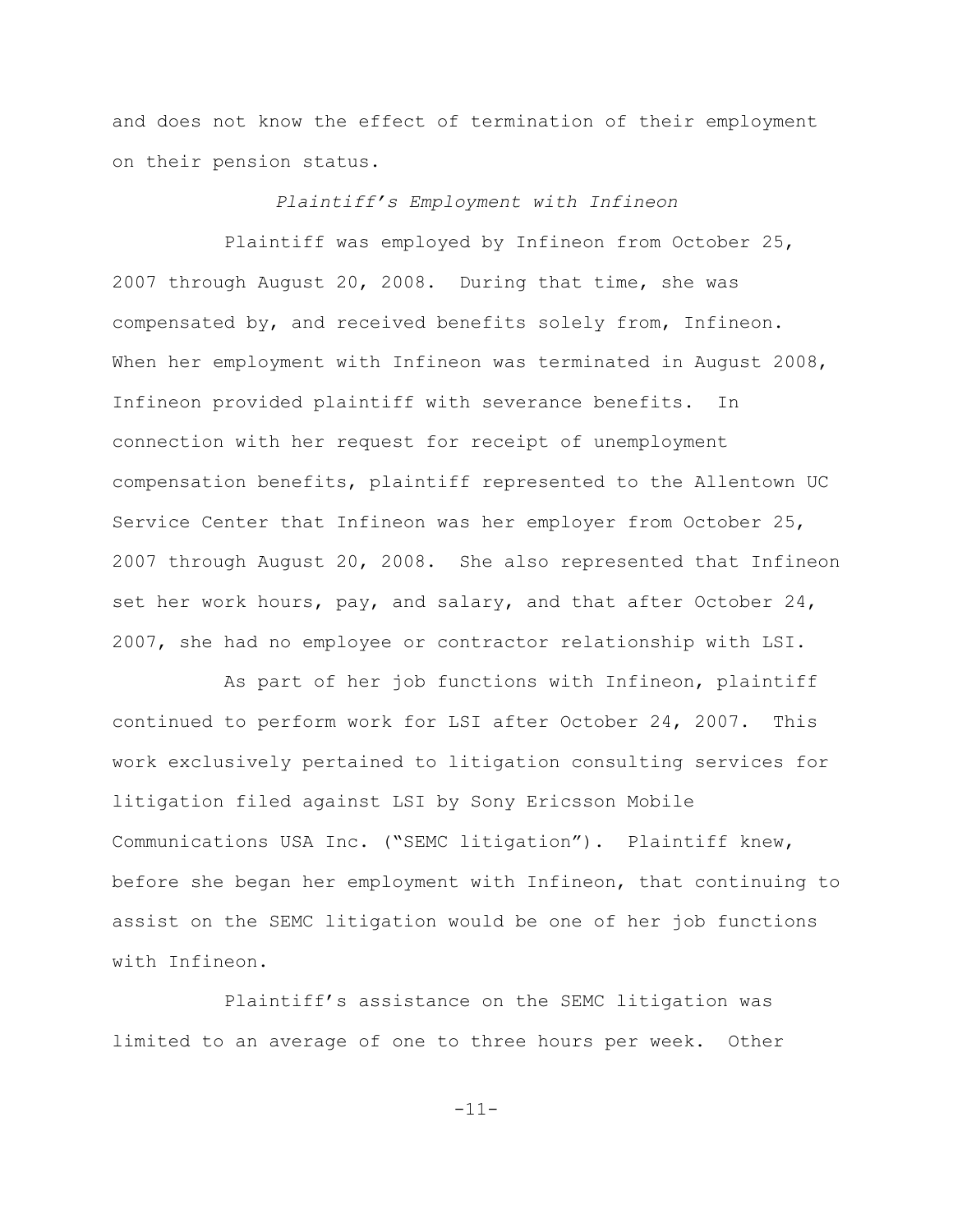former MPG employees also continued to provide assistance to LSI on the SEMC litigation. No former MPG employee, including plaintiff, was compensated by LSI for her work on the SEMC litigation after becoming employed by Infineon. Plaintiff also did not receive any benefits from LSI while employed by Infineon.

In October 2008, after the termination of her employment with Infineon, plaintiff signed an independent contractor agreement with LSI regarding the SEMC litigation. Pursuant to that agreement, LSI paid plaintiff \$80 per hour for any services performed on the SEMC litigation. The agreement states that "[y]our services will be as an independent contractor, and nothing herein shall deem to make you an employee of LSI or Sidley Austin LLP."<sup>3</sup>

## CONTENTIONS OF THE PARTIES

## Defense Contentions

Defendant contends that it is entitled to summary judgment for three reasons. First, it argues that plaintiff's Section 510 claim fails because plaintiff cannot establish that LSI acted with the specific intent to deprive her of protected benefits, and cannot show that LSI offered a pretextual reason for terminating her employment. Second, defendant contends that plaintiff is not entitled to damages under Section 510. Third,

Letter from Richard D. Bleicher to Brenda Reinert dated October 15, 2008, which is attached as Exhibit 23 to the Reinert deposition.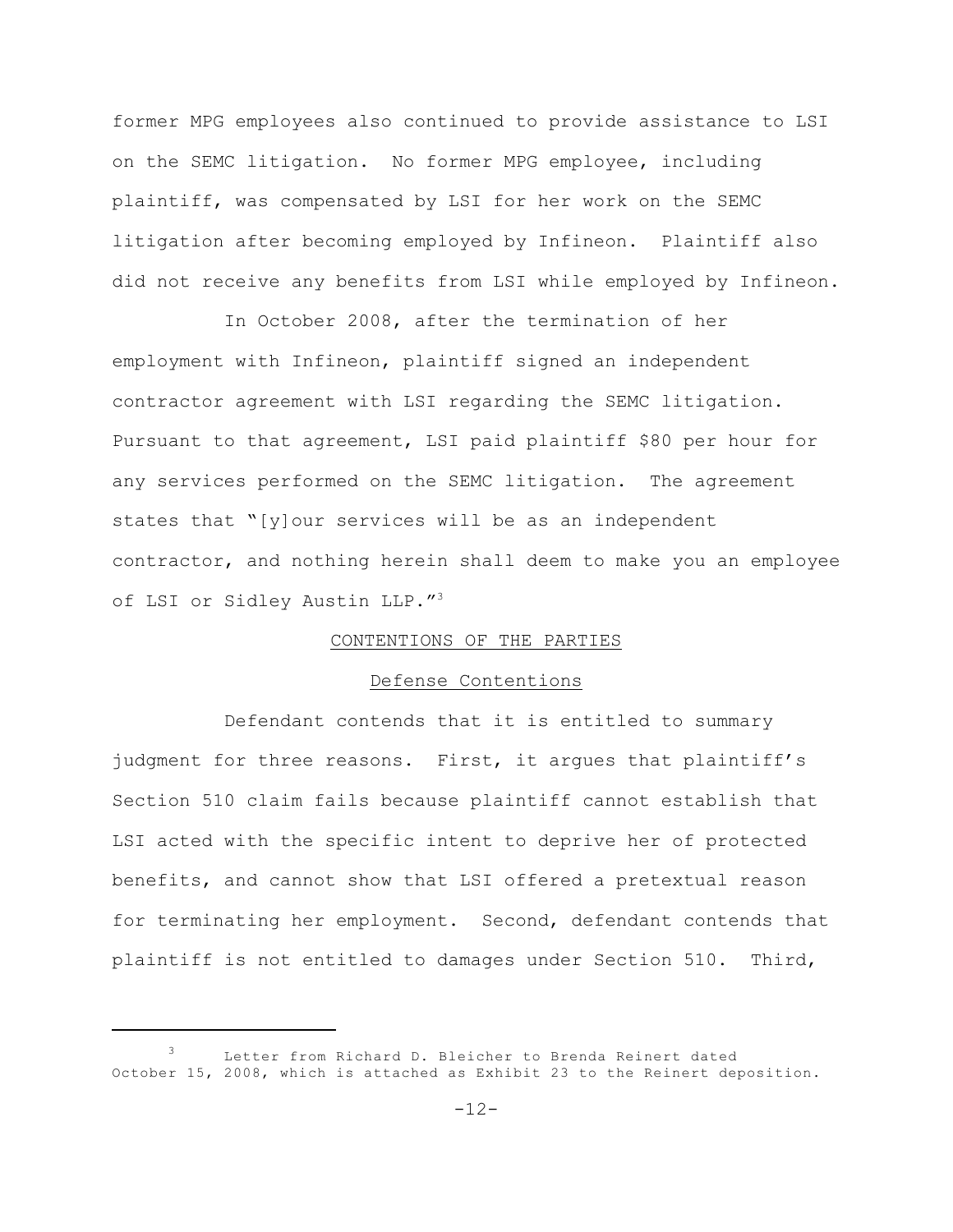defendant avers that plaintiff should not be permitted to pursue a claim under Section 502.

Specifically, regarding its first argument, defendant contends that where, as here, plaintiff has no direct evidence that a Section 510 violation occurred, a burden-shifting analysis applies whereby once plaintiff has established a prima facie showing of a Section 510 violation, the burden shifts to defendant to articulate a legitimate, nondiscriminatory reason for plaintiff's termination. If such a reason is articulated, the burden shifts back to plaintiff to show that the reason is pretextual.

Defendant contends that plaintiff cannot make a prima facie showing that her employer committed prohibited conduct for the purpose of interfering with plaintiff's pension benefits, because plaintiff was not treated any differently from the approximately 600 other MPG employees, all of whom were transferred to Infineon. Defendant avers that plaintiff's lost opportunity to accrue additional pension benefits was merely incidental to LSI's legitimate business decision and was not a motivating factor.

Defendant further contends that even if plaintiff could establish a prima facie case under Section 510, it has articulated a legitimate, non-discriminatory reason for plaintiff's termination: defendant LSI and Infineon agreed to the

-13-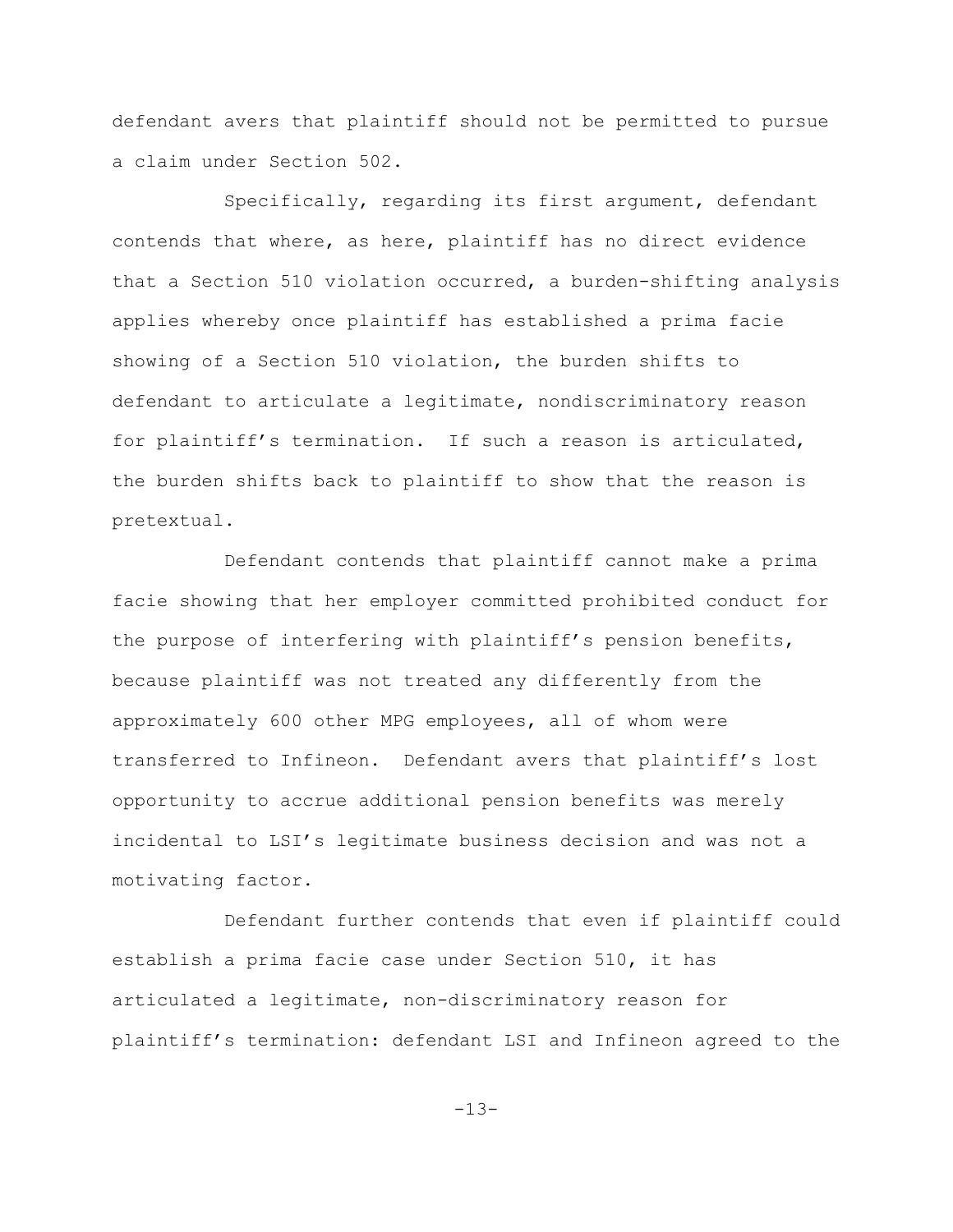transfer of all MPG employees to Infineon pursuant to the Agreement because the real value of MPG was in its employees. Defendant avers that LSI made this decision without any regard for plaintiff's, or any other MPG employee's, pension status.

Defendant asserts that plaintiff cannot establish that LSI's legitimate, non-discriminatory reason for terminating her employment was false or that an intent to interfere with her pension rights was the real reason for her termination. According to defendant, plaintiff conceded at her deposition that she was terminated because she was part of the business group transitioning to Infineon, and not for any other reason.

Defendant contends that plaintiff can establish no evidence that any MPG employee was actually treated better than she was, with respect to the sale of MPG to Infineon, and that no MPG employees were afforded benefits pursuant to the FMP rather than being transferred to Infineon. Thus, defendant contends that plaintiff cannot show that the termination of her employment was pretextual. Moreover, defendant contends that because all of the approximately 600 MPG employees were terminated by LSI and offered employment by Infineon pursuant to the Agreement, they were precluded from receiving benefits under the FMP.

Second, defendant LSI contends that it is entitled to summary judgment because plaintiff's claim for damages is not available under ERISA. Specifically, defendant avers that

-14-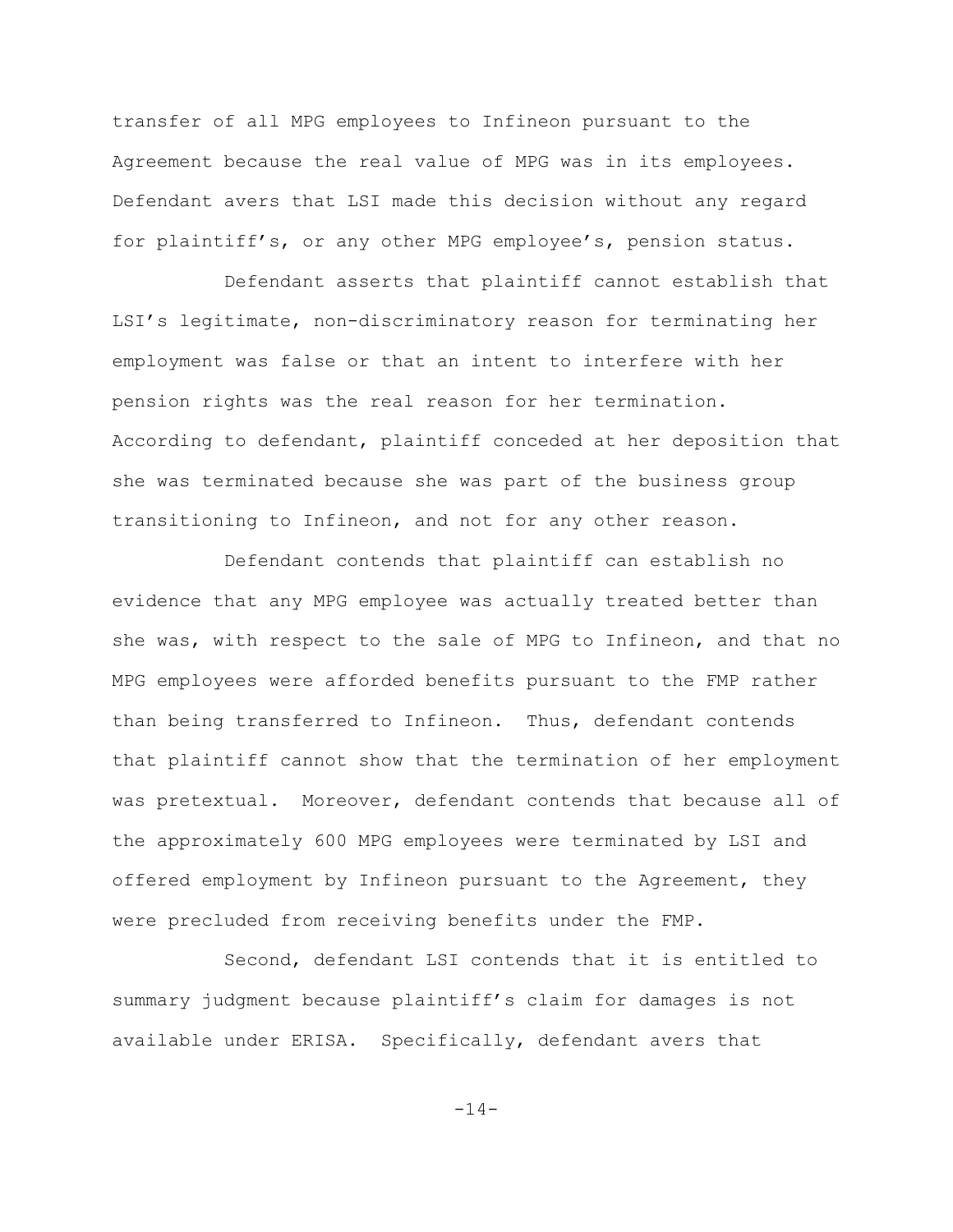Section 510 does not permit an award of pension benefits that plaintiff would have received if she had remained an employee of LSI until her 49th birthday and, therefore, had qualified for a TLA under the plan. Rather, defendant asserts that a Section 510 violation can be remedied only by an award of equitable relief. Further, defendant avers that plaintiff admitted that, as of the closing date, she did not qualify for a TLA and LSI did not owe her any benefits.

Thus, defendant contends that even if plaintiff could establish that LSI violated Section 510 by terminating her employment, her claim nevertheless would fail because the relief she seeks is not available under the statute.

Finally, regarding its third argument, defendant contends that plaintiff should not be permitted to pursue a claim under Section 502 of ERISA; and even if such a claim were permitted, it would fail on the merits. Specifically, defendant contends that, although Section 502 permits a participant to seek damages to recover benefits due to her under the Plan, plaintiff cannot prevail on such a claim for three reasons: (1) she failed to plead a Section 502 claim in her Complaint and has not sought to amend the Complaint to add such a claim; (2) she did not exhaust administrative remedies on a Section 502 claim before filing this action; and (3) she was not an LSI employee after

-15-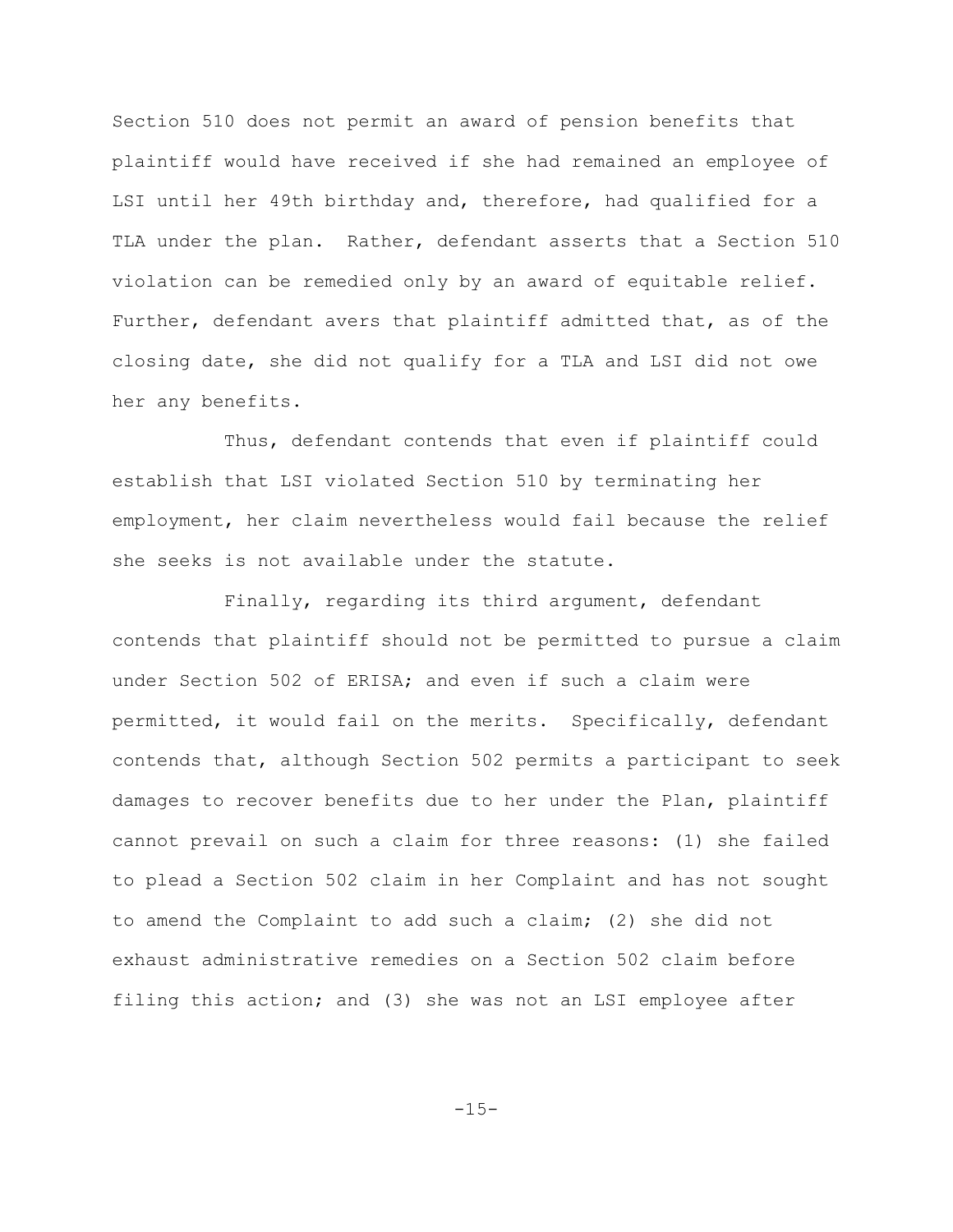October 24, 2007, and therefore was not entitled to accrue additional pension service credit after that date.

#### Contentions of Plaintiff

In response to defendant's contention that Section 510 does not authorize recovery of compensatory damages, plaintiff characterizes the relief she seeks as equitable, not compensatory. $4$  She contends that "if Defendant had in fact properly applied the terms of its own plan, it would have credited her for the service time [she] had earned. Moreover, if service time had to be bridged, the company's policies would have provided for such."<sup>5</sup> Further, plaintiff contends that her "subsequent work on the SEMC litigation and her paychecks indicate [that] she either had or could have attained the time necessary to reach the necessary service time to obtain the full pension." 6

Second, plaintiff contends that she has established a prima facie claim for violation of Section 510 through circumstantial evidence of defendant LSI's specific intent to interfere with her pension benefits. Specifically, she avers that in March 2009, LSI announced that the pension plan was underfunded by a shortage of \$238 million. She further notes

Plaintiff's brief, page 10. <sup>4</sup> 5 Plaintiff's brief, page 9.  $6$  Plaintiff's brief, page 9.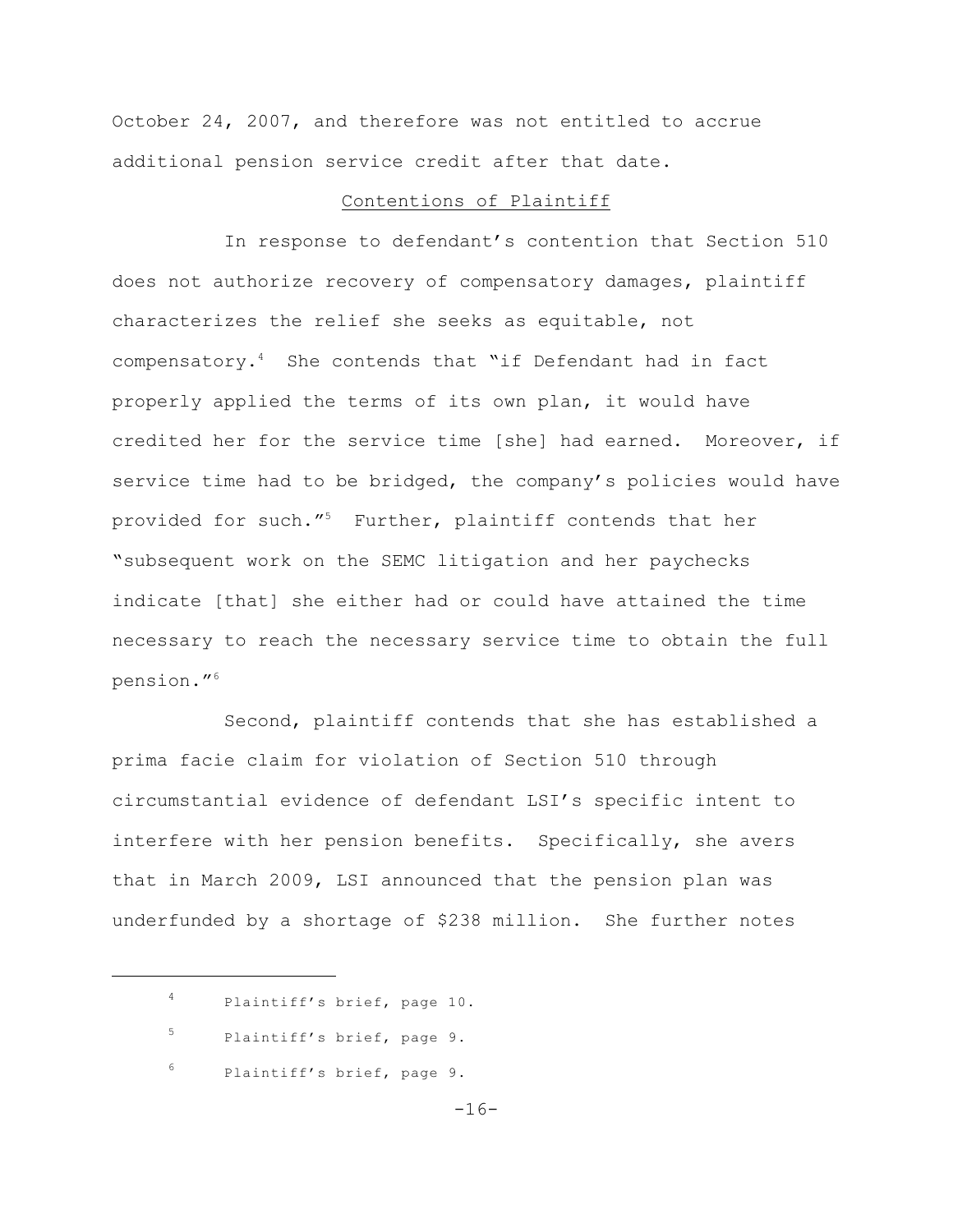that as of the termination date of her employment, she was only five days from "full vesting" and was a valued employee who continued working for LSI after her termination date. Moreover, she notes that if she had been laid off instead of transferred to Infineon, she would have been entitled to a sixty-day "bridge".<sup>7</sup>

Plaintiff contends there is "clear evidence" that LSI denied her pension benefits. She asserts that because she was in good standing with LSI and she was within one year and five days of her 50th birthday, her early retirement benefit was capable of being reached imminently. Plaintiff contends that "the contract with Infineon states that the seller will have the ability to authorize such a change in termination date. Therefore the Defendant had some discretion in this regard." She further avers that "In the past, Agere managers took steps to bring employees to early retirement eligibility, if they were within weeks or months of achieving their benefit."<sup>8</sup>

Plaintiff further contends that the sale of MPG to Infineon effectively "singles out employees who have good performance that is non-strategic to the company, from employees who are in a faltering business which the company no longer

<sup>&</sup>lt;sup>7</sup> Plaintiff's brief, pages 18-20.

Plaintiff's brief, page 22. Although plaintiff presumably is referring to the Agreement as "the contract with Infineon", she does not identify a specific provision. Moreover, neither party has attached a copy of the Agreement to their moving papers. Accordingly, I am unable to evaluate the accuracy of plaintiff's suggestion that the Agreement would permit LSI to delay plaintiff's termination date until after her 49th birthday.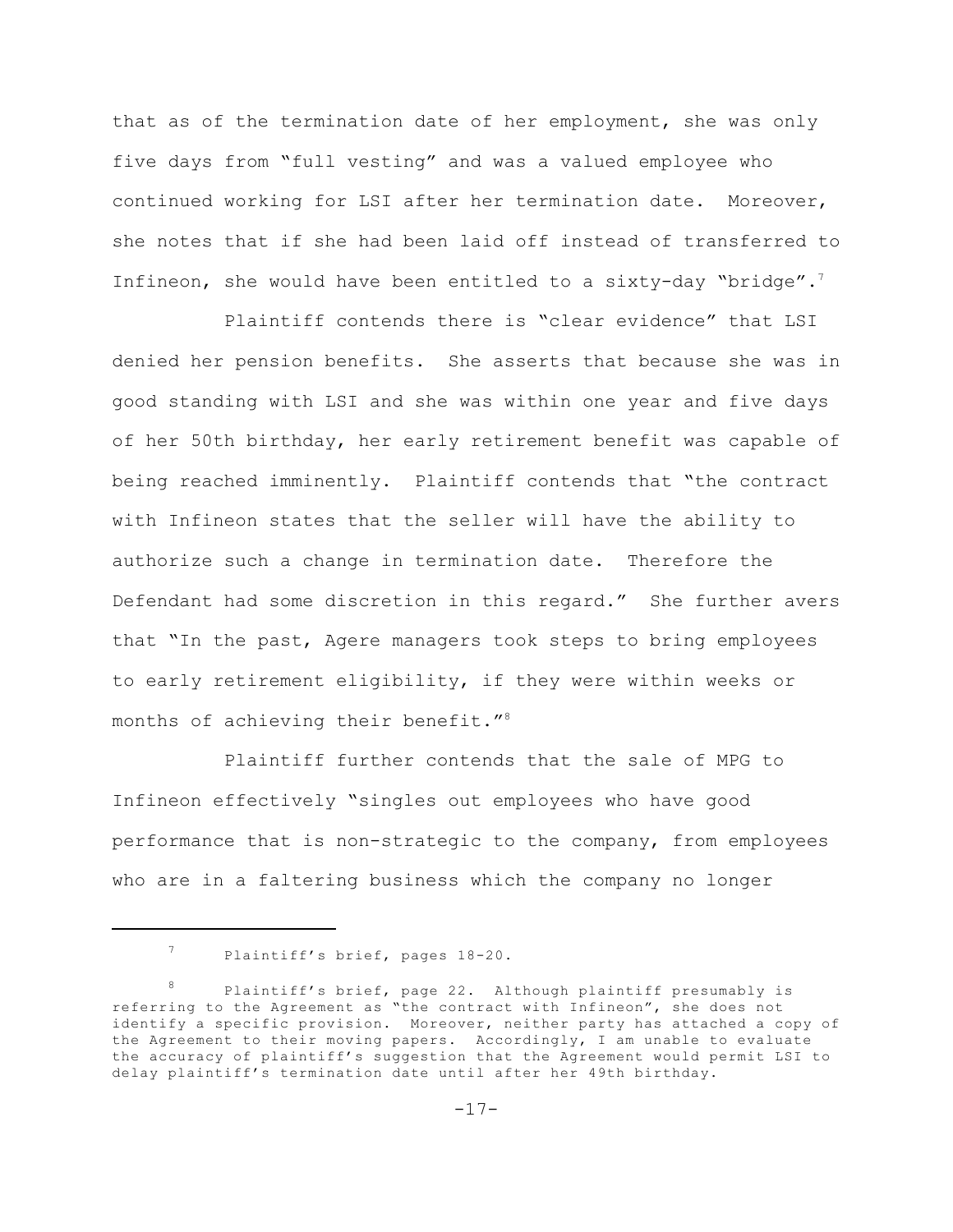wishes to invest in, and who the company will terminate under the force management plan."<sup>9</sup>

Plaintiff contends that according to her W-2 payroll report at the end of 2008, she received three paychecks from Agere for work performed between December 2007 and December 2008. She suggests that this supports a conclusion that she was an employee of LSI after October 24, 2007. She further asserts that she does not meet any of the "excluded employee categories" under the Plan and that any break in her service which is less than six months in duration is considered a leave of absence under the Plan.

Plaintiff asserts that the purpose of ERISA is to ensure that workers receive promised pension benefits upon retirement. She argues that "Congress surely must not have intended that an employee so close to receiving a benefit that is protected...miss the full early retirement monthly benefit by five days of her birthday."<sup>10</sup> Thus, she contends that LSI should have granted her 60 days on its payroll after the termination of her employment pursuant to the FMP, and she asserts that other employees received such an accommodation under such circumstances.

 $^{10}$  Plaintiff's brief, page 26.

<sup>&</sup>lt;sup>9</sup> Plaintiff's brief, page 22.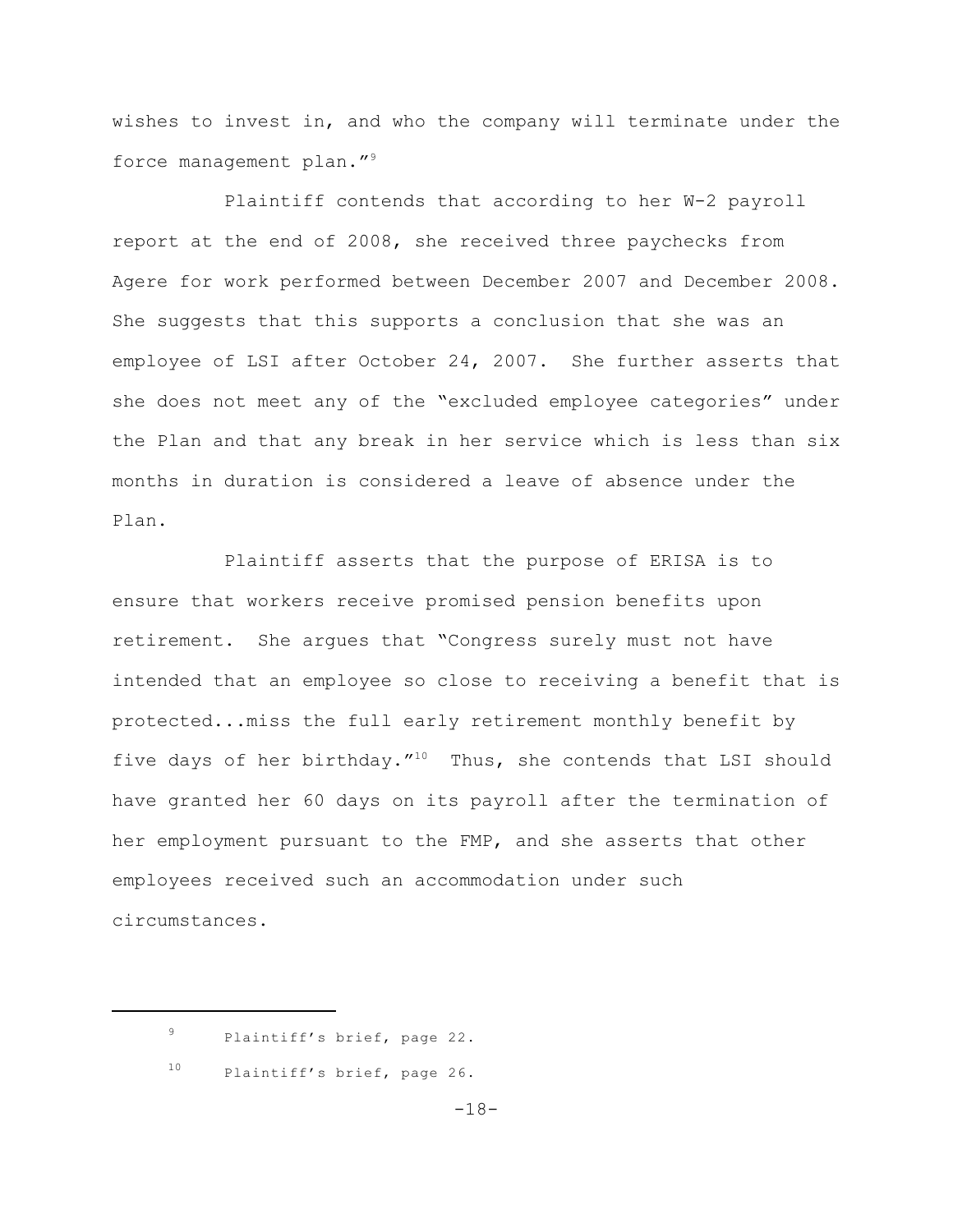Finally, plaintiff contends that her employment with LSI is distinguishable from the facts of Muth v. LSI Corporation, a case involving an MPG coworker, because she maintained a more extensive and lengthy relationship with LSI than the Muth plaintiff. See Muth v. LSI Corporation, 2010 WL 2671454 (E.D.Pa. July 1, 2010)(Sanchez, J.)

#### DISCUSSION

## Section 510

Pursuant to Section 510 of ERISA, it is unlawful "for any person to discharge, fine, suspend, expel, discipline, or discriminate against a participant or beneficiary...for the purpose of interfering with the attainment of any right to which such participant may become entitled to under the plan, this title, or the Welfare and Pension Plans Disclosure Act." 29 U.S.C. § 1140.

To prove a Section 510 claim, plaintiff does not have to prove that the only reason she was terminated was an intent to interfere with her pension benefits. However, plaintiff must "demonstrate that the defendant had the 'specific intent' to violate ERISA." Jakimas v. Hoffmann La Roche, Inc., 485 F.3d 770, 785 (3d Cir. 2007). That is, plaintiff must show that "the employer made a conscious decision to interfere with the employee's attainment of pension eligibility or additional benefits." Id.

-19-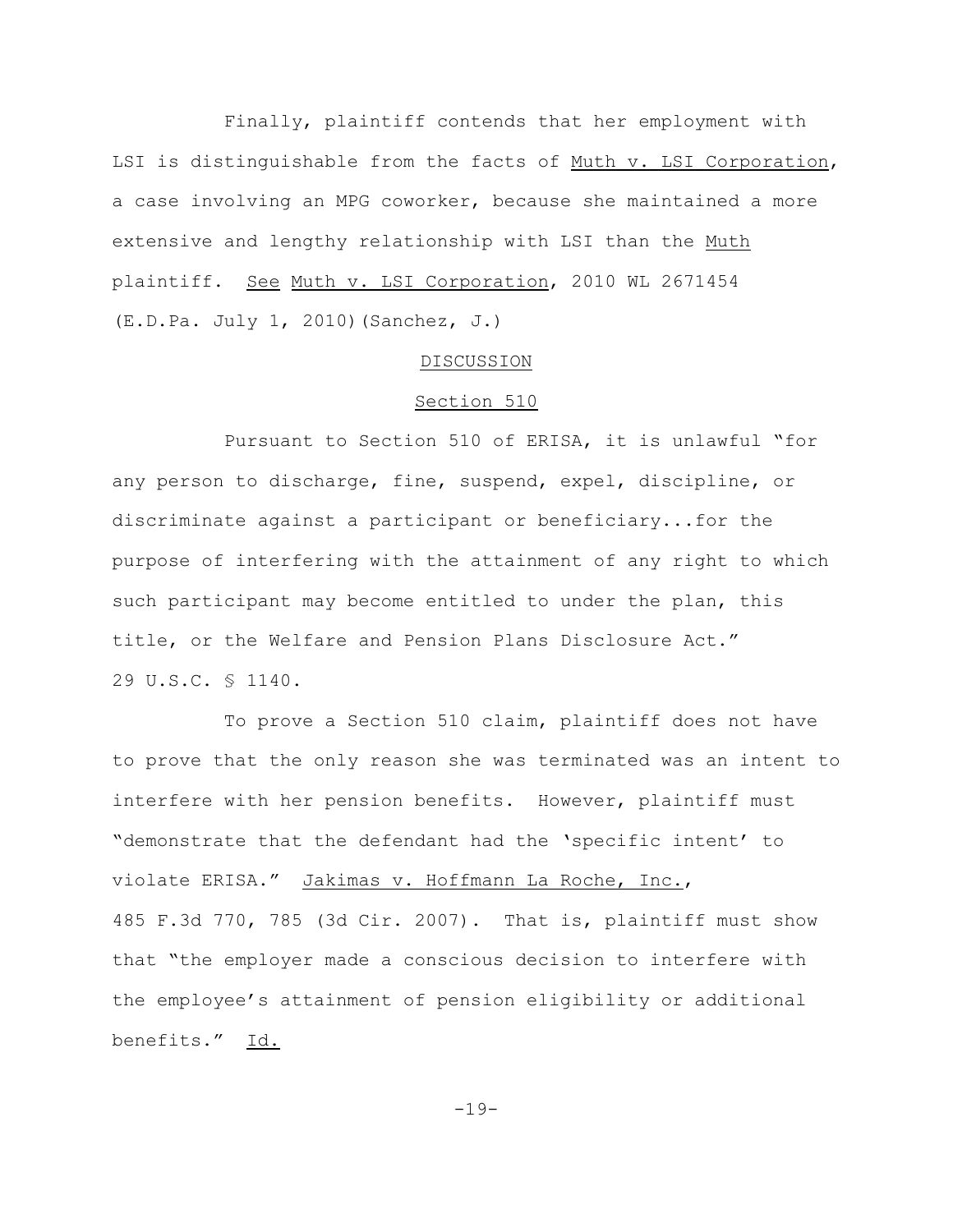Proof that plaintiff lost benefits because of termination alone is not sufficient to prove a claim for violation of Section 510. Moreover, "[p]roof that the termination prevented the employee from accruing additional benefits through more years of service alone is not probative of intent." Jakimas, 485 F.3d at 785. "Where this is the only deprivation, a prima facie case requires some additional evidence suggesting that pension interference might have been the motivating factor....[T]he savings to the employer resulting from the [employee's] termination [must be] of sufficient size that they may be realistically viewed as a motivating factor." Id. (quoting Turner v. Schering-Plough Corporation, 901 F.2d 335, 348 (3d Cir. 1990).

Proof of specific intent may be demonstrated through direct or circumstantial evidence. However, where there is no direct evidence, courts use a burden-shifting analysis whereby plaintiff must first show her prima facie case by showing (1) the employer committed prohibited conduct (2) that was taken for the purpose of interfering (3) with the attainment of any right to which the employee may become entitled. Jakimas, 485 F.3d at 785. If plaintiff establishes a prima facie case, the burden shifts to defendant to articulate a legitimate, nondiscriminatory reason for the prohibited conduct. Id. at 785-786.

 $-20-$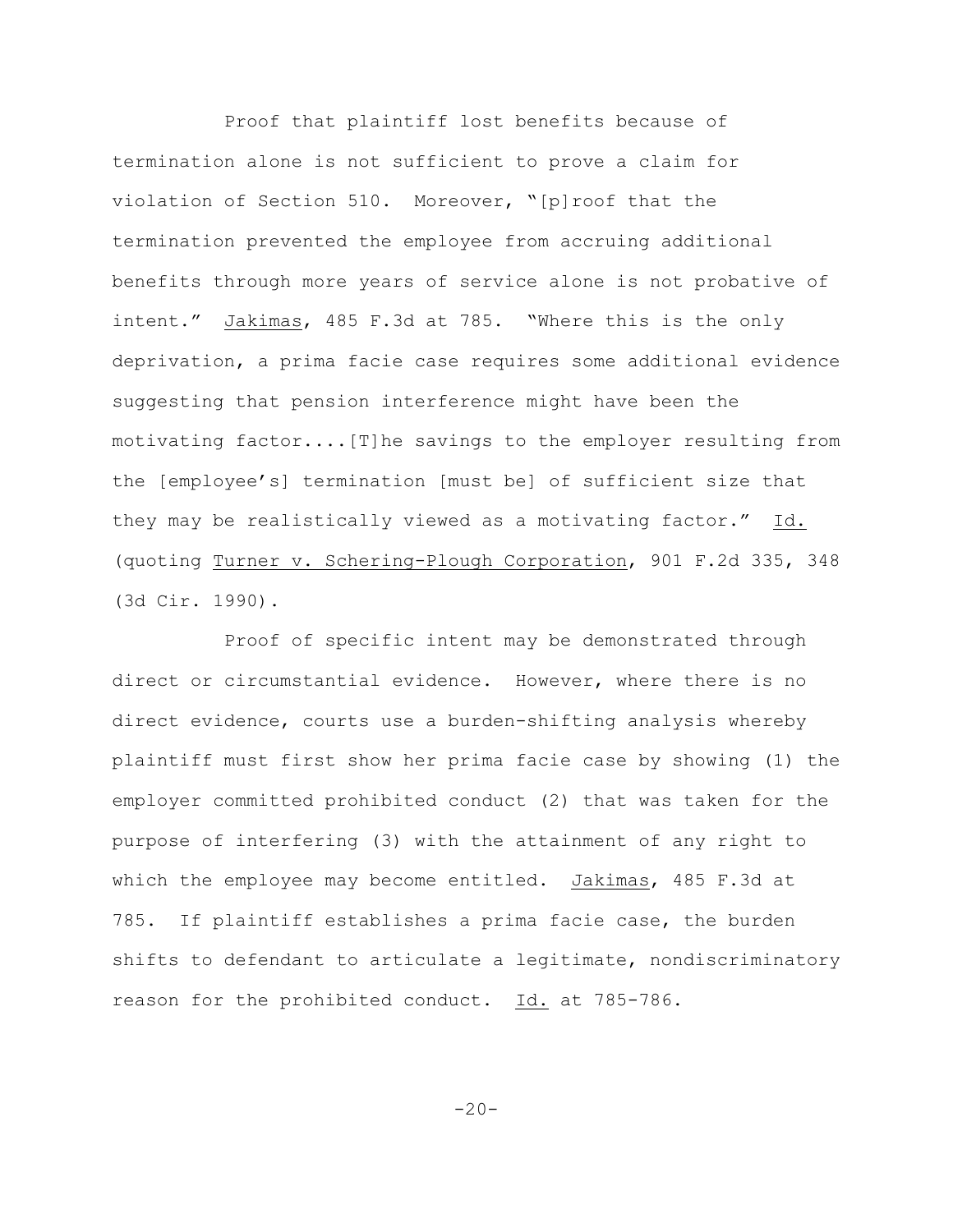If the employer satisfies its burden of articulating such a reason, then plaintiff must prove, by a preponderance of the evidence, that the reason articulated by the defendant is merely pretextual. Jakimas, 485 F.3d at 786. "The pretext analysis focuses the court's attention on whether the defendant's proffered reason was the real reason for its decision." Id.

Here, plaintiff satisfies the first element of a Section 510 claim because the undisputed facts indicate that defendant LSI discharged her from employment, which is one of the adverse employment actions set forth in Section 510. She also satisfies the third element because she can demonstrate that, had she remained an LSI employee until her 49th birthday, she would have been eligible for a TLA and, effectively, early retirement under the Plan. Thus, plaintiff can establish that the termination of her employment prevented her from attaining pension benefits under the Plan to which she would have been otherwise entitled. See Jakimas, 485 F.3d at 785.

However, plaintiff cannot establish the second element of a Section 510 claim, which requires her to show that defendant acted with the specific intent to interfere with her pension benefits under the Plan. Jakimas, 485 F.3d at 785. The undisputed facts are that plaintiff's employment with LSI was terminated solely because of the sale of MPG to Infineon. At her

-21-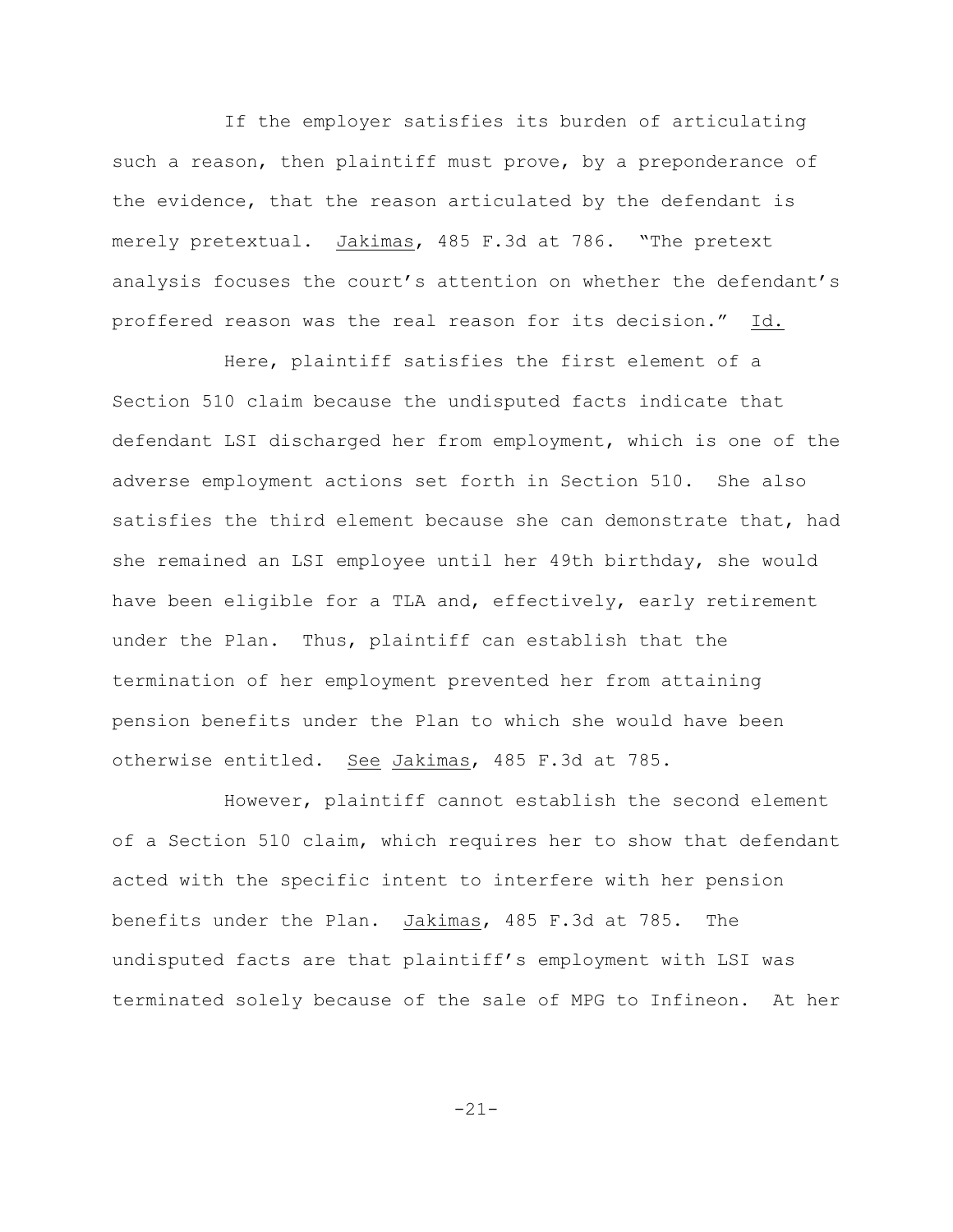deposition, plaintiff admitted she did not contend otherwise. $11$ She also admitted that as of October 24, 2007, she did not qualify for a TLA because she had not yet reached her 49th birthday. 12

Moreover, plaintiff cannot show that LSI treated her any differently from other employees. The undisputed facts are that, regardless of their age, all of the approximately 600 MPG employees were transferred to Infineon on October 25, 2007, the day after the sale closed. Although plaintiff avers that some MPG employees received benefits under the FMP, which ostensibly would have permitted her to remain an LSI employee for an additional 60 days, she has adduced no evidence in support of this belief. On the contrary, the undisputed facts reveal that all MPG employees were transferred to Infineon without exception. Moreover, plaintiff admitted at her deposition that she had no direct evidence that LSI had treated any MPG employee differently than it treated her. $13$  She also admitted that under the terms of

(Footnote 13 continued):

 $11$  Reinert deposition, page 70.

 $12$  Reinert deposition, page 84.

Reinert deposition, page 95. I note that in her May 13, 2010 Affidavit ("Reinert Affidavit"), which affidavit is attached as an exhibit to Plaintiff's Memorandum of Law in Opposition to Defendant's Motion for Summary Judgment, plaintiff avers the following:

In 2004, a number of employees were subjected to Agere's Force Management Plan. Accommodations were discussed specifically with respect to Dave Fishman. HR intended to choose a termination date which protected his eminent eligibility for a Transition Leave of Absence. On occasion,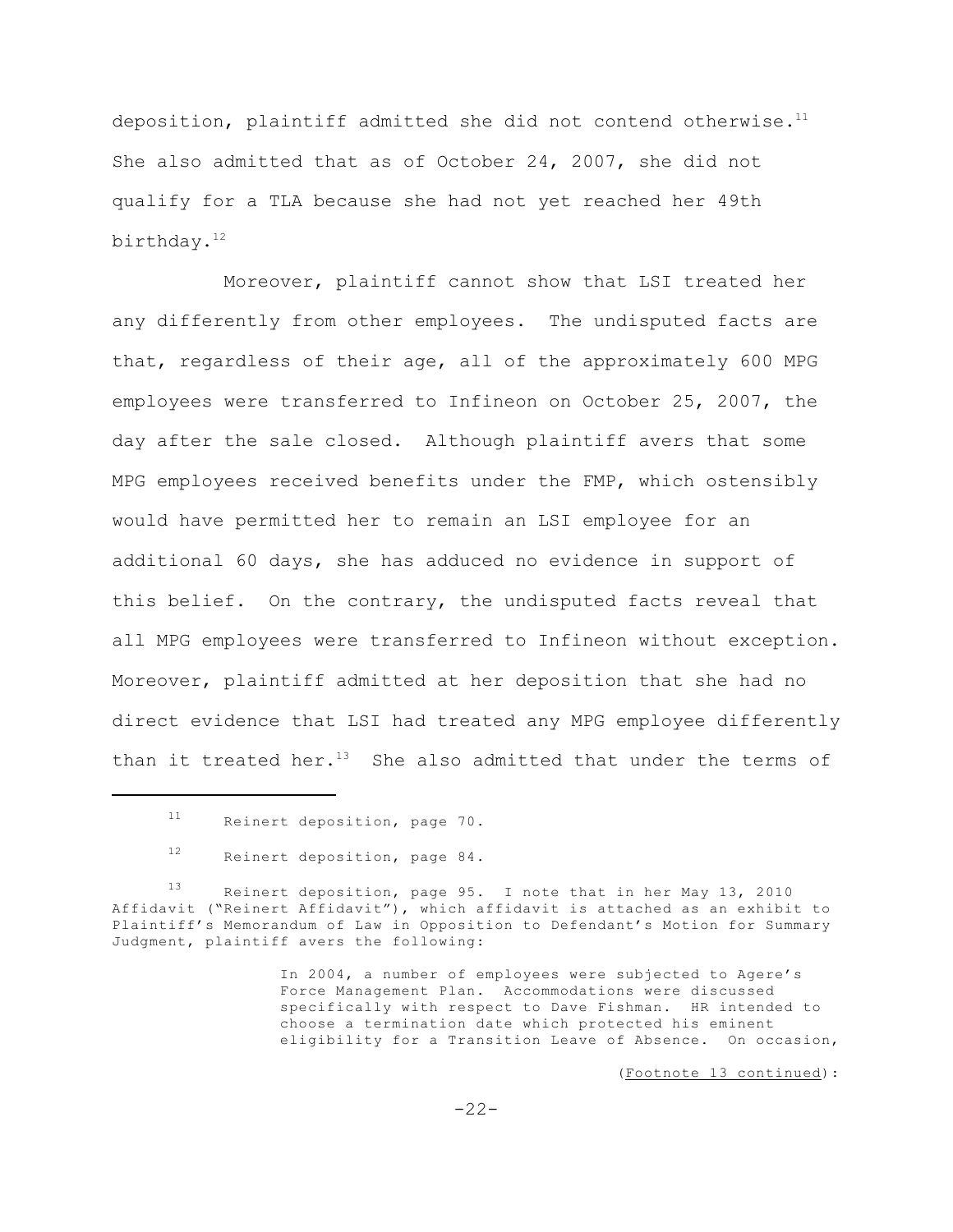the FMP, she was not entitled to any benefit under the FMP because she was offered employment by Infineon. $14$ 

Accordingly, I conclude that plaintiff cannot establish the second element of a Section 510 claim, that is, that defendant acted with the specific intent to interfere with her pension benefits. Jakimas, 485 F.3d at 785. Therefore, she has not stated a prima facie case under Section 510, and I grant summary judgment in defendant's favor on the basis.

Moreover, I note that even if plaintiff had established a prima facie case, thereby shifting the burden to defendant, defendant has articulated a legitimate, nondiscriminatory reason for terminating plaintiff's employment. Jakimas, 485 F.3d at 785-786. Specifically, defendant avers that its decision to transfer all MPG employees, including plaintiff, to Infineon was based on the sale Agreement, not based on any effort to interfere

(Continuation of footnote 13):

managers would tailor the business needs to justify keeping the pension until his or her benefit could be attained.

Reinert Affidavit, paragraph 49.

This statement does not create a genuine issue of material fact because it avers only that the employee termination date for an Agere employee, Dave Fishman, was based at least in part on protecting that employee's ability to attain his pension benefit pursuant to the FMP. However, plaintiff avers that the FMP applied to Mr. Fishman's employment termination in 2004. Although her statement is relevant for the proposition that, in other cases, LSI (or its predecessor, Agere) may have offered FMP benefits to employees, she adduces no evidence that any MPG employee was offered such benefits in connection with the 2007 transfer to Infineon. On the contrary, as noted above, the undisputed facts are that all MPG employees were transferred to Infineon without exception.

 $14$  Reinert deposition, page 98.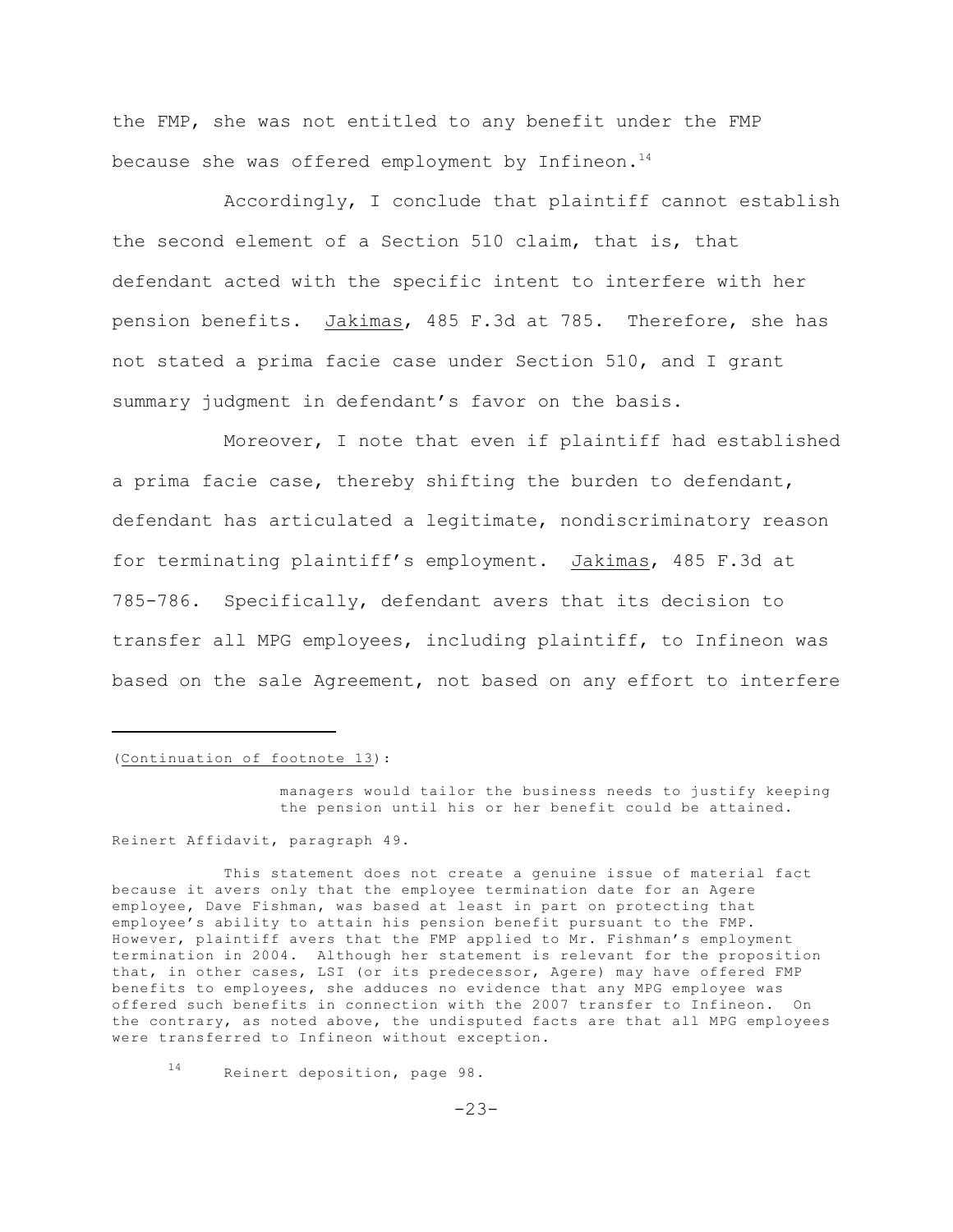with the employees' ability to accrue ERISA benefits. Moreover, the undisputed facts in this matter reveal that the transfer of all MPG employees to Infineon was a material and crucial component of the transaction because the real value in selling MPG was in the employees. $15$ 

Plaintiff has not established that LSI's articulated reason for terminating her employment was a pretext for interfering with her ERISA rights. Jakimas, 485 F.3d at 786. On the contrary, as noted above, she admitted at her deposition that the sale of MPG to Infineon was the only reason that her employment with LSI was terminated. Although plaintiff suggests that LSI's decision to sell MPG may have been motivated by an attempt to save money, she adduces no evidence in support of this contention other than an averment in her Affidavit that a March 31, 2007 Notice stated that LSI and/or Agere had underfunded the Plan.<sup>16</sup>

 $15$  I note that this court has previously concluded that LSI's proffered reason for terminating the employment of all MPG employees (i.e., the transfer to Infineon pursuant to the Agreement) is legitimate and nondiscriminatory. Muth v. LSI Corporation, 2010 WL 2671454, at \*3 (E.D.Pa. July 1, 2010)(Sanchez, J.).

Specifically, Judge Sanchez concluded that plaintiff Muth could not state a claim for a Section 510 violation because he had adduced no evidence to support the second element,  $i.e.,$  specific intent, but that even if a prima facie case had been made, defendant had articulated a legitimate and nondiscriminatory reason for terminating plaintiff Muth's employment and transferring him to Infineon. Judge Sanchez further concluded that plaintiff Muth had failed to show that LSI's proffered reason was a pretext for interfering with his ERISA rights.

<sup>16</sup> Reinert Affidavit, paragraph 47. Although paragraph 47 refers to an "Exhibit 23", no such exhibit is attached to the Reinert Affidavit or any other docket paper in this matter. The March 31, 2007 Notice, therefore, is not before this court.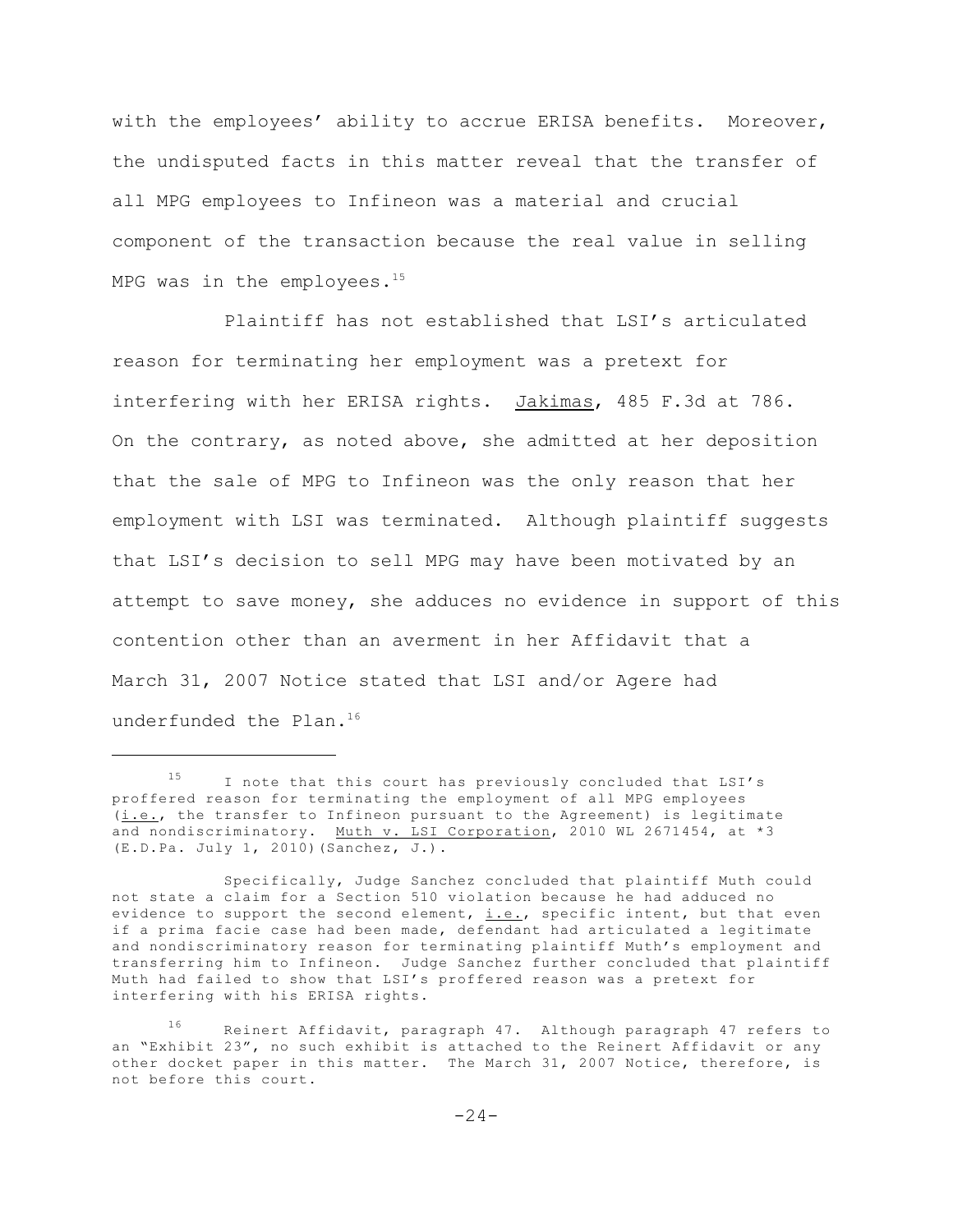Plaintiff cannot avert summary judgment with speculation or by resting on the allegations in her pleadings, but rather must present competent evidence from which a jury could reasonably find in her favor. Ridgewood, 172 F.3d at 252; Woods, 889 F.Supp. at 184. Plaintiff's unsupported suggestion that LSI may have sold MPG because the pension Plan had been underfunded is speculative and does not constitute competent evidence from which a jury could conclude that LSI's proffered reason for the termination of her employment was pretextual. $17$ 

Therefore, I conclude that even if plaintiff could establish a prima facie case of a Section 510 violation, she has not shown that defendant's legitimate, nondiscriminatory reason for terminating her employment was pretextual. Accordingly, I grant defendant's motion for summary judgment on plaintiff's Section 510 claim, and enter judgment in favor of defendant and against plaintiff on that claim.

## Section 502

According to defendant, plaintiff's allegation that she is entitled to additional pension service credit under the Plan effectively amounts to a claim under Section 502 of ERISA,

Moreover, to the extent plaintiff's Affidavit conflicts with her deposition testimony that her employment was terminated solely because of the sale of MPG to Infineon, this does not create a genuine issue of material fact which would preclude summary judgment in defendant's favor. Plaintiff cannot effectively oppose a motion for summary judgment by contradicting her own deposition testimony without explanation. See Gulley v. Haymaker, 2009 WL 763549, at \*6 n.3 (W.D.Pa. March 23, 2009)(Gibson, J.)(citing, inter alia, Hackman v. Valley Fair, 932 F.2d 239, 241 (3d Cir. 1991)).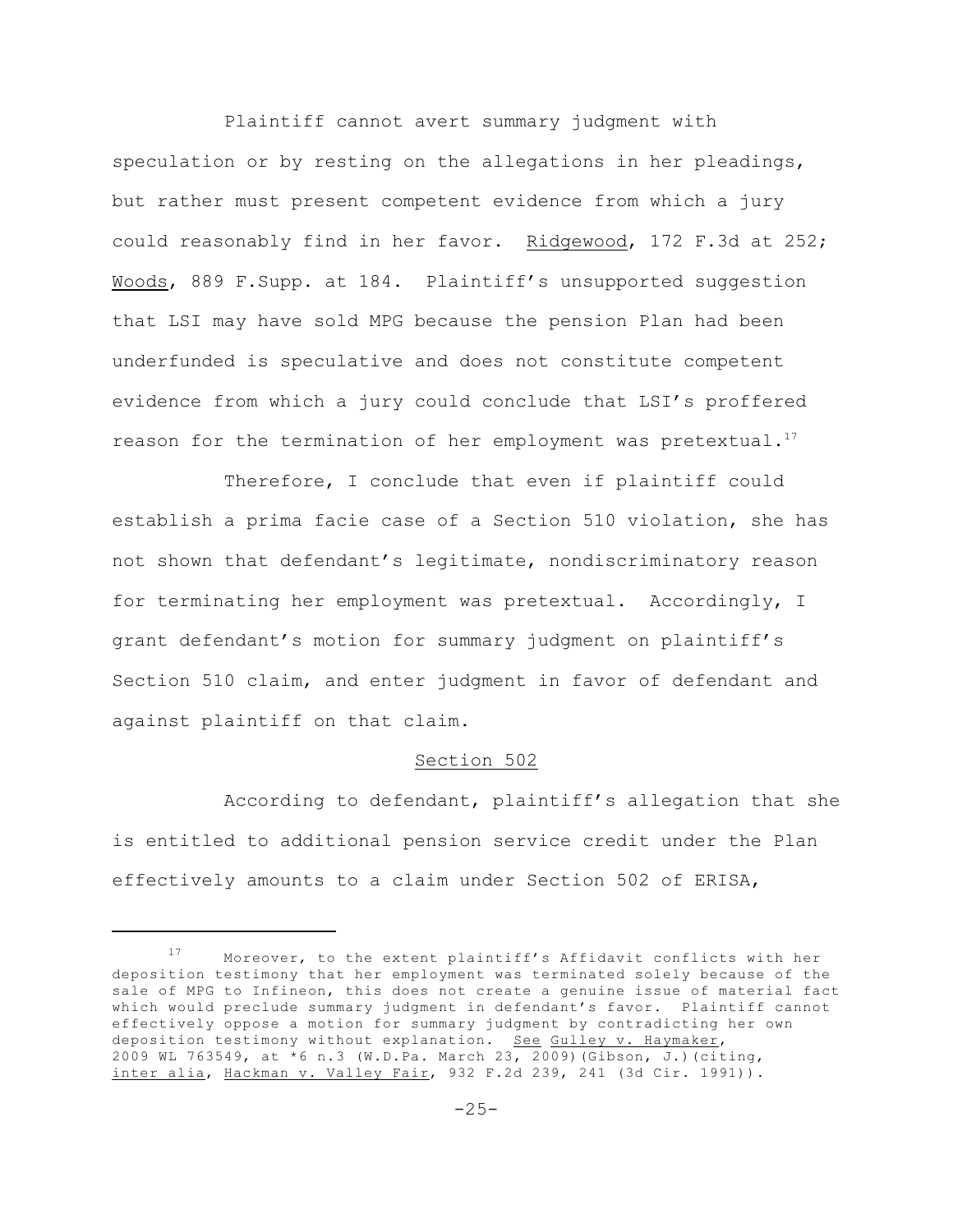29 U.S.C. § 1132. Defendant contends that plaintiff should not be permitted to pursue such a claim because she has not sought leave to amend her Complaint to add such a claim. However, defendant asserts that even if plaintiff were permitted to pursue a Section 502 claim, defendant would be entitled to summary judgment on that claim as well because plaintiff failed to exhaust mandatory administrative remedies regarding that claim and because plaintiff was not entitled to accrue additional pension service credit after October 24, 2007 because she was no longer an LSI employee after that date.

Plaintiff's response in opposition to defendant's motion for summary judgment does not indicate that plaintiff wishes to pursue a claim under Section 502. Rather, it is apparent from a review of plaintiff's brief that she is pursuing only her Section 510 claim.<sup>18</sup> Moreover, plaintiff has not sought to amend her Complaint to add a Section 502 claim pursuant to Rule 15 of the Federal Rules of Civil Procedure.<sup>19</sup> Therefore,

 $18$  Although plaintiff addresses defendant's reliance on Eichorn v. AT&T Corporation, 484 F.3d 644 (3d Cir. 2007) for the proposition that plaintiff may not recover damages under Section 510, plaintiff does not appear to pursue a claim under Section 502, which permits a Plan participant to seek damages "to recover benefits due to [her] under the terms of [her] plan". 29 U.S.C. § 1132(a)(1)(B).

 $19$  Rule 15(a) provides that plaintiff may amend her Complaint once as a matter of course within 21 days after serving it. Otherwise, she may amend only with the opposing party's written consent or the court's leave. According to the Notice of Removal filed July 13, 2009 by defendant, defendant was served with the Complaint on June 23, 2009. Accordingly, plaintiff had 21 days from June 23, 2009, or until July 14, 2009, to amend her Complaint without defendant's consent or leave of court. Fed.R.Civ.P. 15(a)(1). As of the date of this Opinion, she has not sought to amend her Complaint to add a Section 502 claim. Moreover, her brief in opposition to defendant's motion does not indicate that she wishes to pursue such a claim.